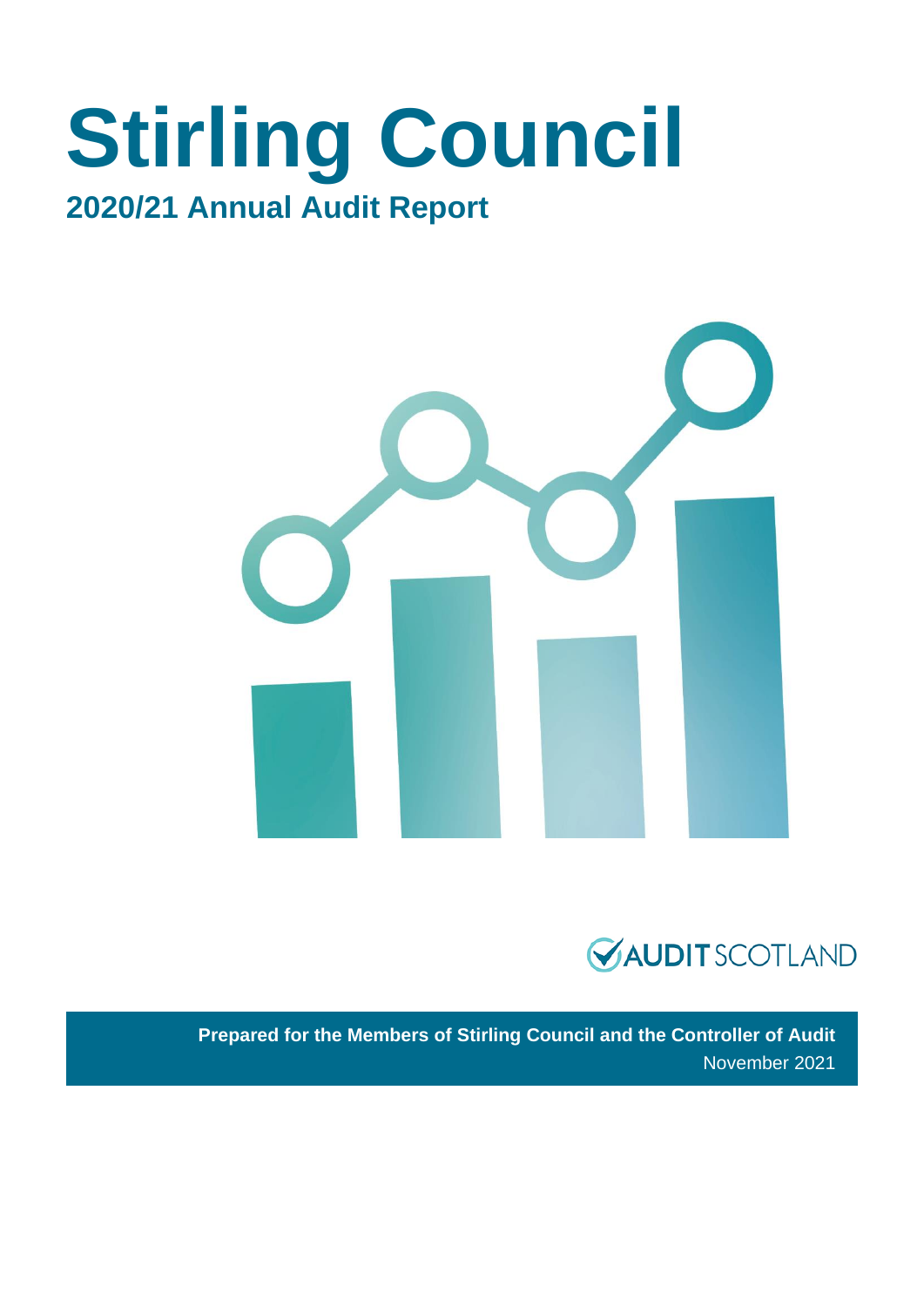# **Contents**

| Key messages                        | 3  |
|-------------------------------------|----|
| <b>Introduction</b>                 | 6  |
| 1. Audit of 2020/21 annual accounts | 9  |
| 2. Financial management             | 15 |
| 3. Financial sustainability         | 21 |
| 4. Governance and transparency      | 25 |
| 5. Best Value                       | 28 |
| <b>Appendix 1</b>                   | 32 |
| <b>Appendix 2</b>                   | 38 |
| <b>Appendix 3</b>                   | 42 |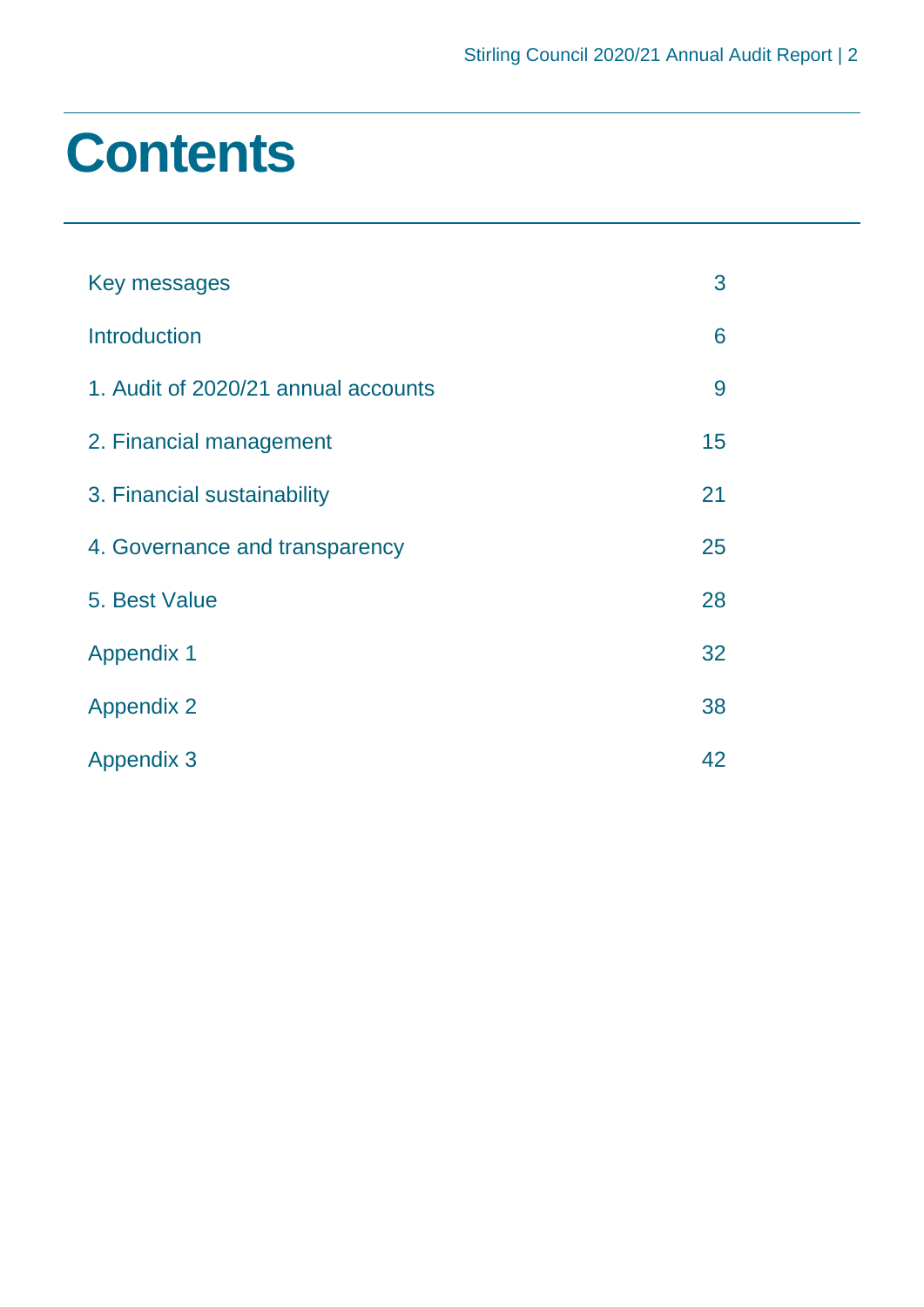# <span id="page-2-0"></span>**Key messages**

# **2020/21 annual accounts**

- **1** We recognise that the entire 2020/21 financial year has been characterised by the significant impact of the Covid-19 pandemic which created additional challenges for both Council and audit staff alike. Consequently, key dates within the Councils financial reporting process have been updated to reflect the revised statutory deadline of 30 November 2021 to publish the audited 2020/21 accounts. The Council prepared its annual financial statements for the year within agreed timescales and the accounts and associated working papers have been prepared to a high standard.
- **2** Nevertheless, our audit identified two significant adjustments that impact on the Councils Group Accounts, both of which have been corrected in the financial statements:
	- The group accounts are made up of four different types of component, the Council itself, Subsidiary organisations, Associates and Joint Ventures. Associates and joint ventures were incorrectly presented within the Group Comprehensive Income and Expenditure Statement. The adjustment to correct this reduced both gross income and expenditure by £50.326 million. This adjustment did not impact the net result for the year; and
	- An error occurred in the elimination of intra-group transactions through the group consolidation process and the adjustment to correct this increased Group Investment Property by £9.325 million and reduced Group Debtors by the same amount. Again, this did not impact on the Council's net result for the year.
- **3** Additionally, the Council identified a further adjustment to the accounts following receipt of updated information from Clackmannanshire and Stirling Integration Joint Board which increased both Gross Income and Expenditure by £5.576 million. As with the previous adjustments this did not impact on the Council's net result for the year.
- **4** Following the correction of these three adjustments our audit opinions on the annual accounts of the Council and its group are unqualified and unmodified and confirm that the 2020/21 Financial Statements present a true and fair view of the financial activities of the Council and its Group. Similarly, our audit opinion on the section 106 charities administered by the council is also unqualified and unmodified.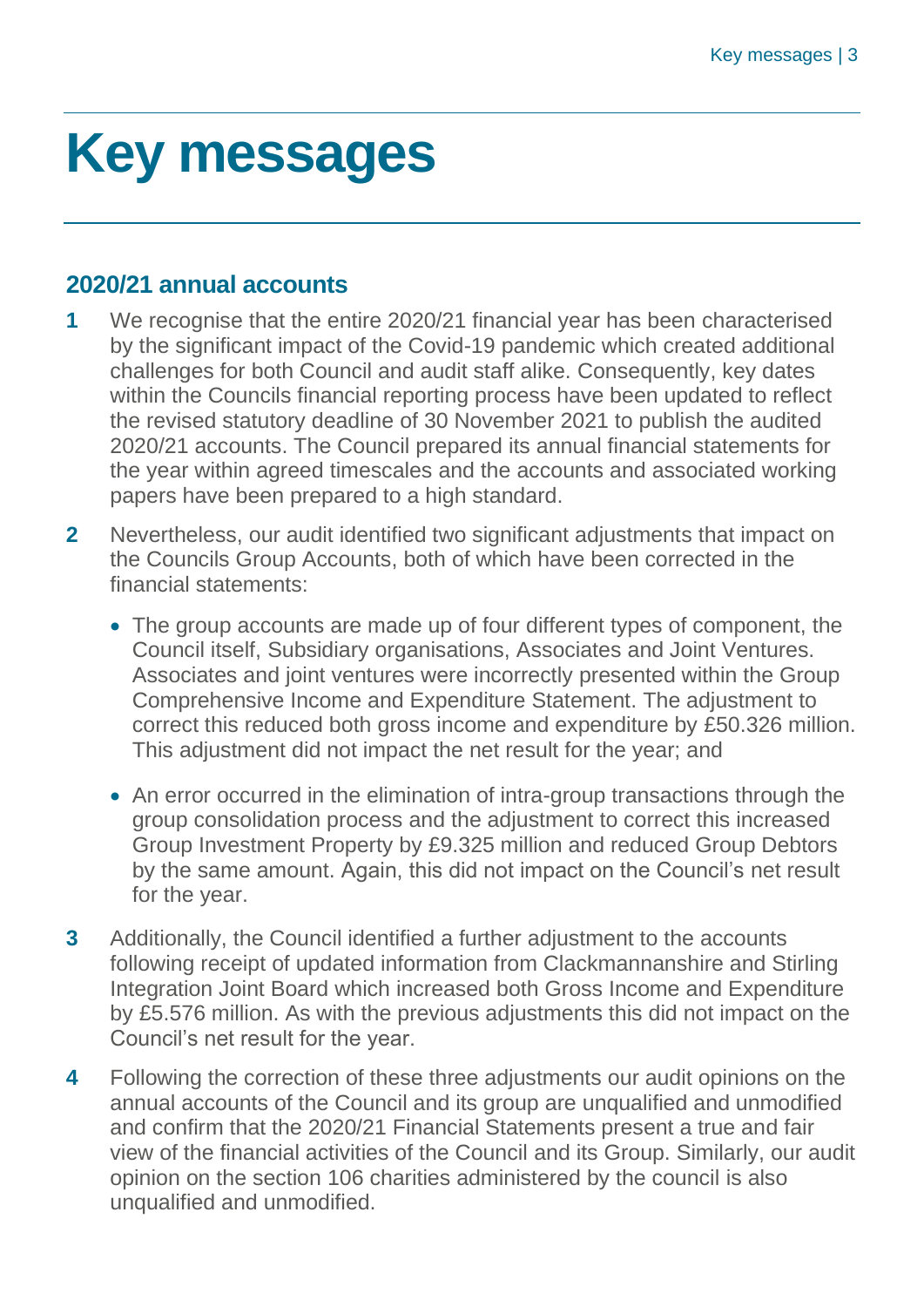# **Financial management and sustainability**

- **5** The Council's financial management is effective with strong budgeting, financial monitoring and reporting processes that are aligned to its corporate priorities. The Council and its wider group financial position is sustainable into the foreseeable future, although Covid-19 continues to add additional pressure and uncertainty.
- **6** The Covid-19 pandemic had a significant impact on the Council's finances during 2020/21. Additional budget pressures totalled £8.888 million for the year and these were addressed through a combination of using Council reserves and additional Scottish Government funding.
- **7** Stirling Council reported a general fund surplus of £16.918 million for 2020/21, which was largely due to the receipt of additional funding to meet Covid pressures in future years. This has resulted in a large increase in the Council's reserves with £17.020 million earmarked for pandemic recovery. It is essential that the Council recognises the non-recurring nature of such reserves and take steps to ensure they are used effectively and in line with Council strategy and strategic objectives.
- **8** The Council has approved a 10-year strategy which includes a three-phase transformation plan to address the longer-term financial challenge. Aligned to this, Stirling Council projects a cumulative £28.278 million budget deficit over the next 5 years and is in the process of reviewing its income and expenditure streams in advance of the 2022/23 budget.
- **9** The financial consequences of Covid-19 are continuing to emerge and the Council will need to update its medium-term financial plan as soon as more clarity on the impacts of Covid-19 become evident.

# **Governance and transparency**

- **10** The Council has appropriate governance arrangements in place. We recognise that in responding to the Covid-19 pandemic the Council revised its governance arrangements. The new arrangements are appropriate and support good governance and accountability.
- **11** There is effective scrutiny, challenge and informed decision making

# **Best Value**

**12** The Council has an appropriate and effective best value framework in place. The Council continues to make positive progress addressing the recommendations contained in our 2018/19 Best Value Assurance Report.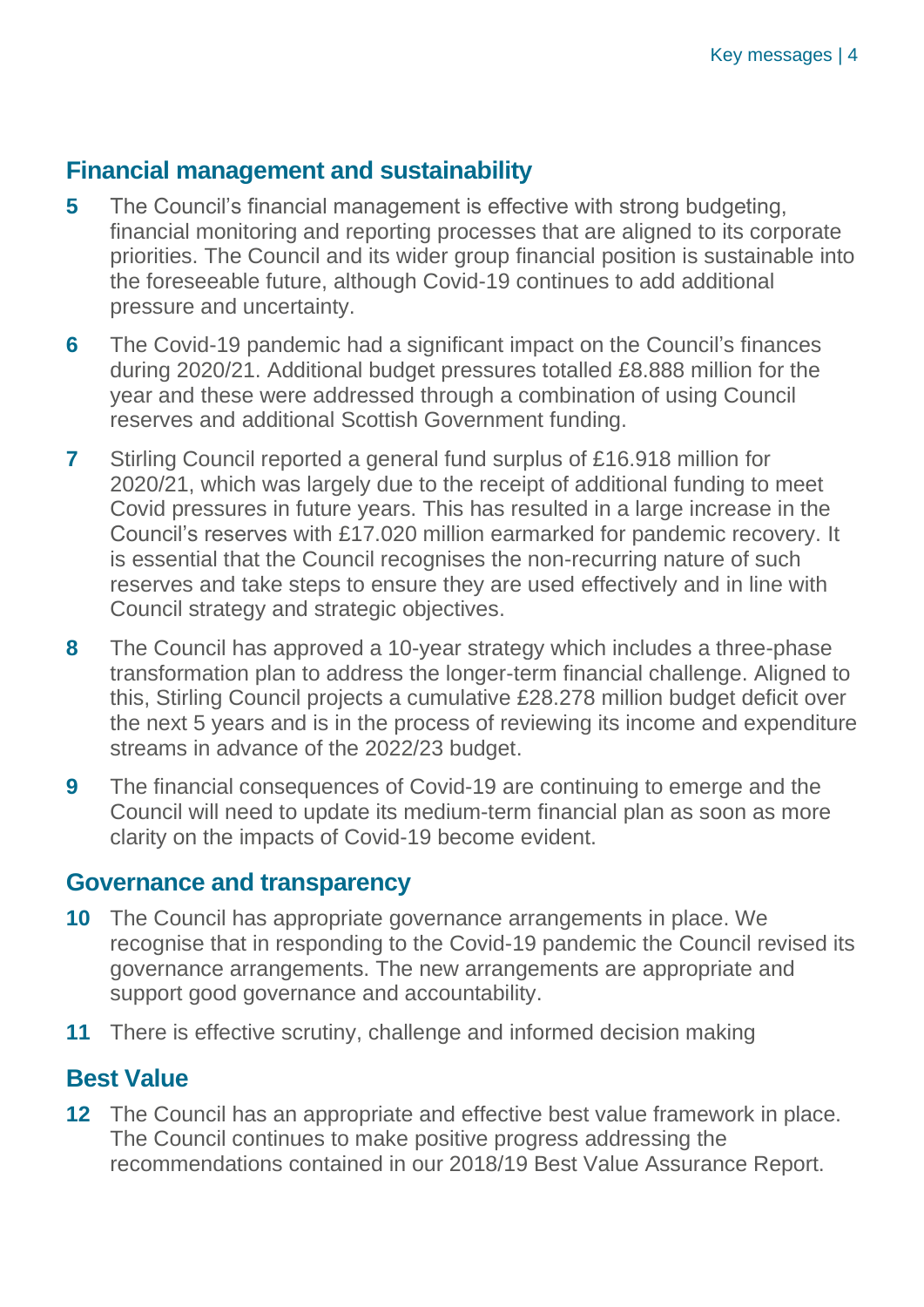**13** The Council's Performance management arrangements remained effective during the pandemic.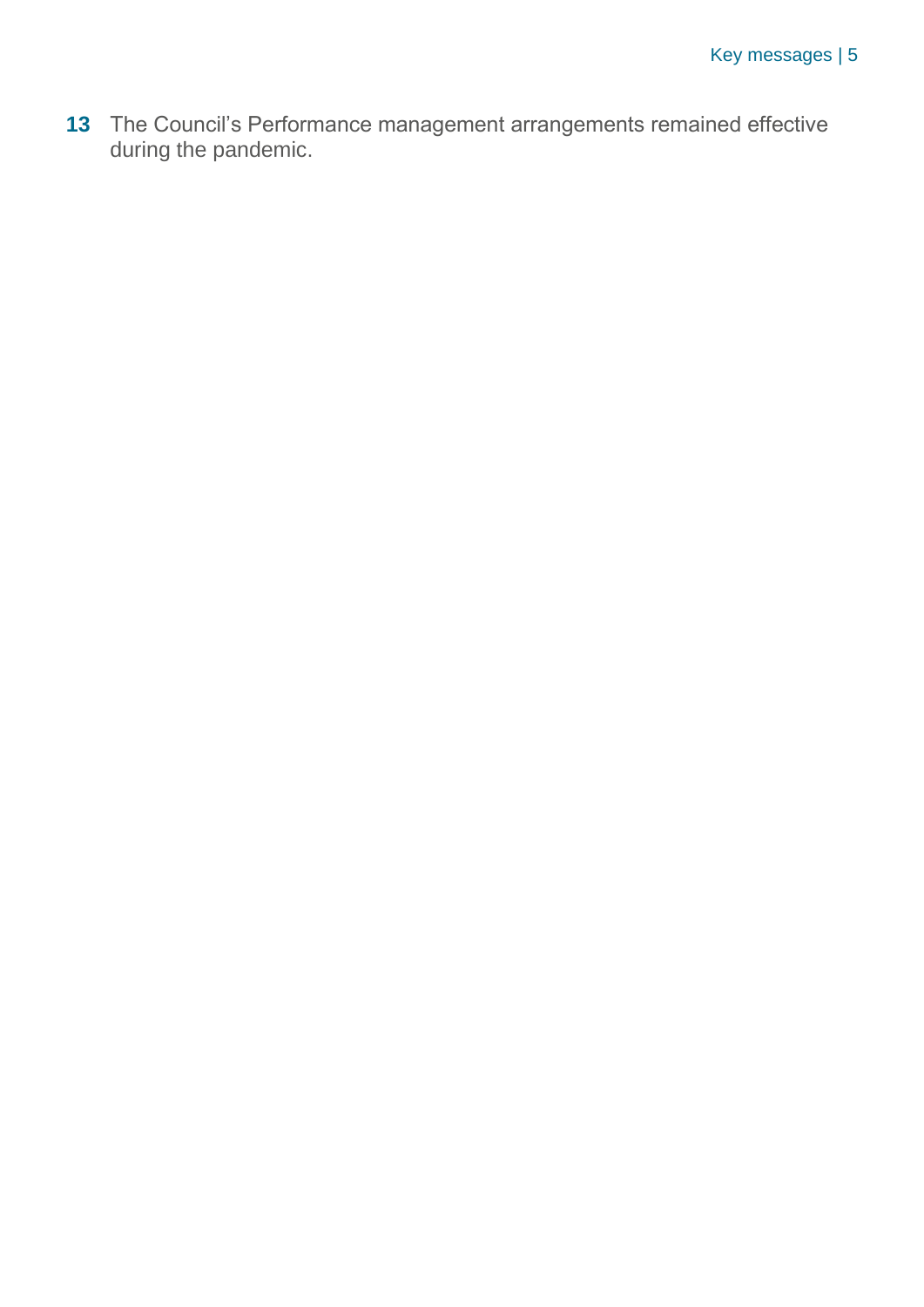# <span id="page-5-0"></span>**Introduction**

**1.** This report summarises the findings arising from the 2020/21 audit of Stirling Council (the Council) and its group.

**2.** The scope of the audit was set out in our 2020/21 Annual Audit Plan circulated to the Audit Committee in March 2021. This report comprises the findings from:

- an audit of the annual accounts
- consideration of the four audit dimensions that frame the wider scope of public audit set out in the [Code of Audit Practice 2016](http://www.audit-scotland.gov.uk/report/code-of-audit-practice-2016) namely, financial management, financial sustainability, governance and transparency and value for money.
- **3.** The main elements of our audit work in 2020/21 have been:
	- an audit of the annual accounts of the council and its group including the statement of accounts of the three section 106 charities administered by the council and the issue of independent auditor's reports setting out our opinions
	- a review of the council's key financial systems
	- audit work covering the council's arrangements for securing best value
	- consideration of the four audit dimensions

**4.** The global coronavirus pandemic has had a considerable impact on Stirling Council during 2020/21. This has had significant implications on how the Council delivers is services. Risks related to the pandemic were included in our Annual Audit Plan, and we have adapted our planned work to address any new emerging risks.

# **Adding value through the audit**

**5.** We add value to the council through the audit by:

- regularly meeting with management to discuss current issues and share knowledge from the wider public sector
- identifying and providing insight on significant risks, and making clear and relevant recommendations
- sharing intelligence and good practice through our national reports [\(Appendix 4\)](#page-41-0) and good practice guides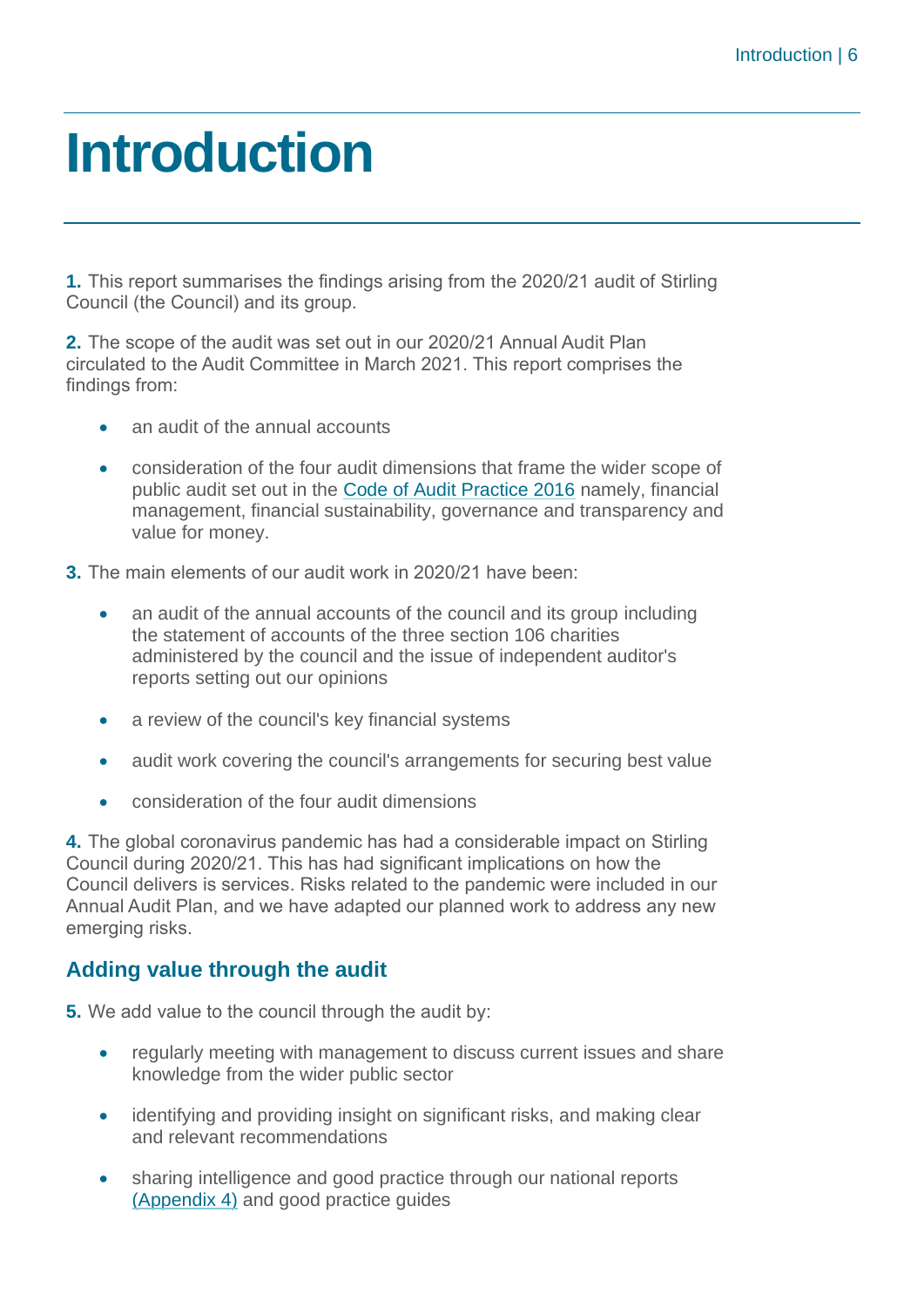• providing clear and focused conclusions on the appropriateness, effectiveness and impact of corporate governance, performance management arrangements and financial sustainability

# **Responsibilities and reporting**

**6.** The council has primary responsibility for ensuring the proper financial stewardship of public funds. This includes preparing annual accounts that are in accordance with proper accounting practices.

**7.** The council is also responsible for compliance with legislation, and putting arrangements in place for governance, propriety and regularity that enable it to successfully deliver its objectives.

**8.** Our responsibilities as independent auditor appointed by the Accounts Commission are established by the Local Government in Scotland Act 1973, the [Code of Audit Practice 2016](http://www.audit-scotland.gov.uk/report/code-of-audit-practice-2016) and supplementary guidance, and International Standards on Auditing in the UK.

**9.** As public sector auditors we give independent opinions on the annual accounts. Additionally, we conclude on:

- the effectiveness of the council's performance management arrangements,
- the suitability and effectiveness of corporate governance arrangements, and financial position
- the arrangements for securing financial sustainability and,
- Best Value arrangements.

**10.** Further details of the respective responsibilities of management and the auditor can be found in the [Code of Audit Practice 2016.](http://www.audit-scotland.gov.uk/report/code-of-audit-practice-2016) and supplementary guidance.

**11.** This report raises matters from our audit. Weaknesses or risks identified are only those which have come to our attention during our normal audit work and may not be all that exist. Communicating these does not absolve management from its responsibility to address the issues we raise and to maintain adequate systems of control.

**12.** Our annual audit report contains an agreed action plan at [Appendix 1](#page-31-0) setting out specific recommendations, responsible officers and dates for implementation. It also includes outstanding actions from last year and the steps being taken to implement them.

# **Auditor Independence**

**13.** Auditors appointed by the Accounts Commission or Auditor General must comply with the Code of Audit Practice and relevant supporting guidance. When auditing the financial statements auditors must comply with professional standards issued by the Financial Reporting Council and those of the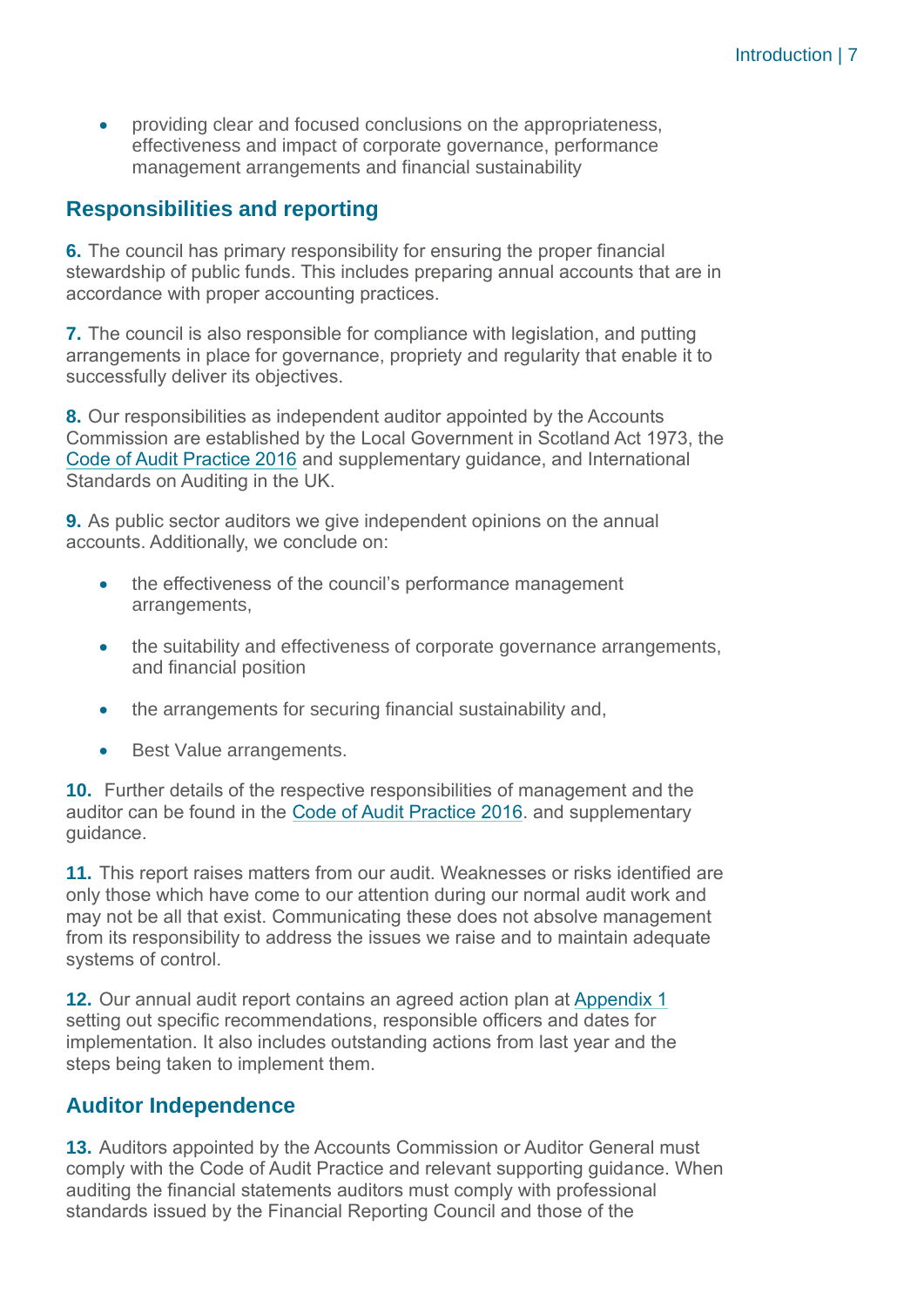professional accountancy bodies. We can confirm that we comply with the Financial Reporting Council's Ethical Standard. We can also confirm that we have not undertaken any non-audit related services and therefore the 2020/21 audit fee of £251,680 as set out in our Annual Audit Plan remains unchanged. We are not aware of any relationships that could compromise our objectivity and independence.

**14.** This report is addressed to both the council and the Controller of Audit and will be published on Audit Scotland's website [www.audit-scotland.gov.uk](http://www.audit-scotland.gov.uk/) in due course. We would like to thank the management and staff who have been involved in our work for their cooperation and assistance during the audit.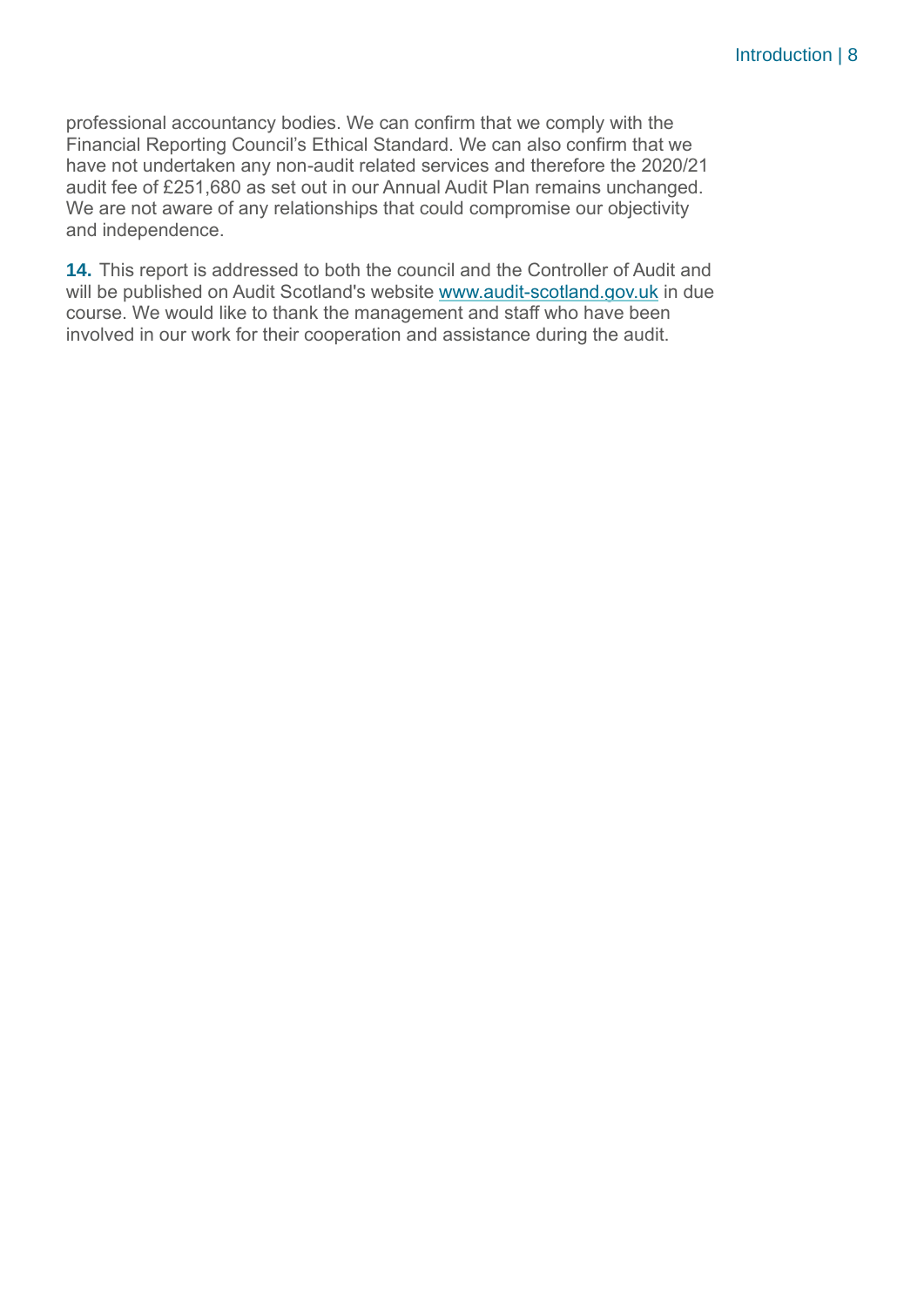# <span id="page-8-0"></span>**1. Audit of 2020/21 annual accounts**

The principal means of accounting for the stewardship of resources and performance

# **Main judgements**

We recognise that the entire 2020/21 financial year has been characterised by the significant impact of the Covid-19 pandemic which created additional challenges for both Council and audit staff alike. Consequently, key dates within the Councils financial reporting process have been updated to reflect the revised statutory deadline of 30 November 2021 to publish the audited 2020/21 accounts. The Council prepared its annual financial statements for the year within agreed timescales and the accounts and associated working papers have been prepared to a high standard.

Nevertheless, our audit identified two significant adjustments that impact on the Councils Group Accounts, both of which have been corrected in the financial statements:

- The group accounts are made up of four different types of component, the Council itself, Subsidiary organisations, Associates and Joint Ventures. Associates and joint ventures were incorrectly presented within the Group Comprehensive Income and Expenditure Statement. The adjustment to correct this reduced both gross income and expenditure by £50.326 million. This adjustment did not impact the net result for the year; and

- An error occurred in the elimination of intra-group transactions through the group consolidation process and the adjustment to correct this increased Group Investment Property by £9.325 million and reduced Group Debtors by the same amount. Again, this did not impact on the Council's net result for the year.

Additionally, the Council identified a further adjustment to the accounts following receipt of updated information from Clackmannanshire and Stirling Integration Joint Board which increased both Gross Income and Expenditure by £5.576 million. As with the previous adjustments this did not impact on the Council's net result for the year.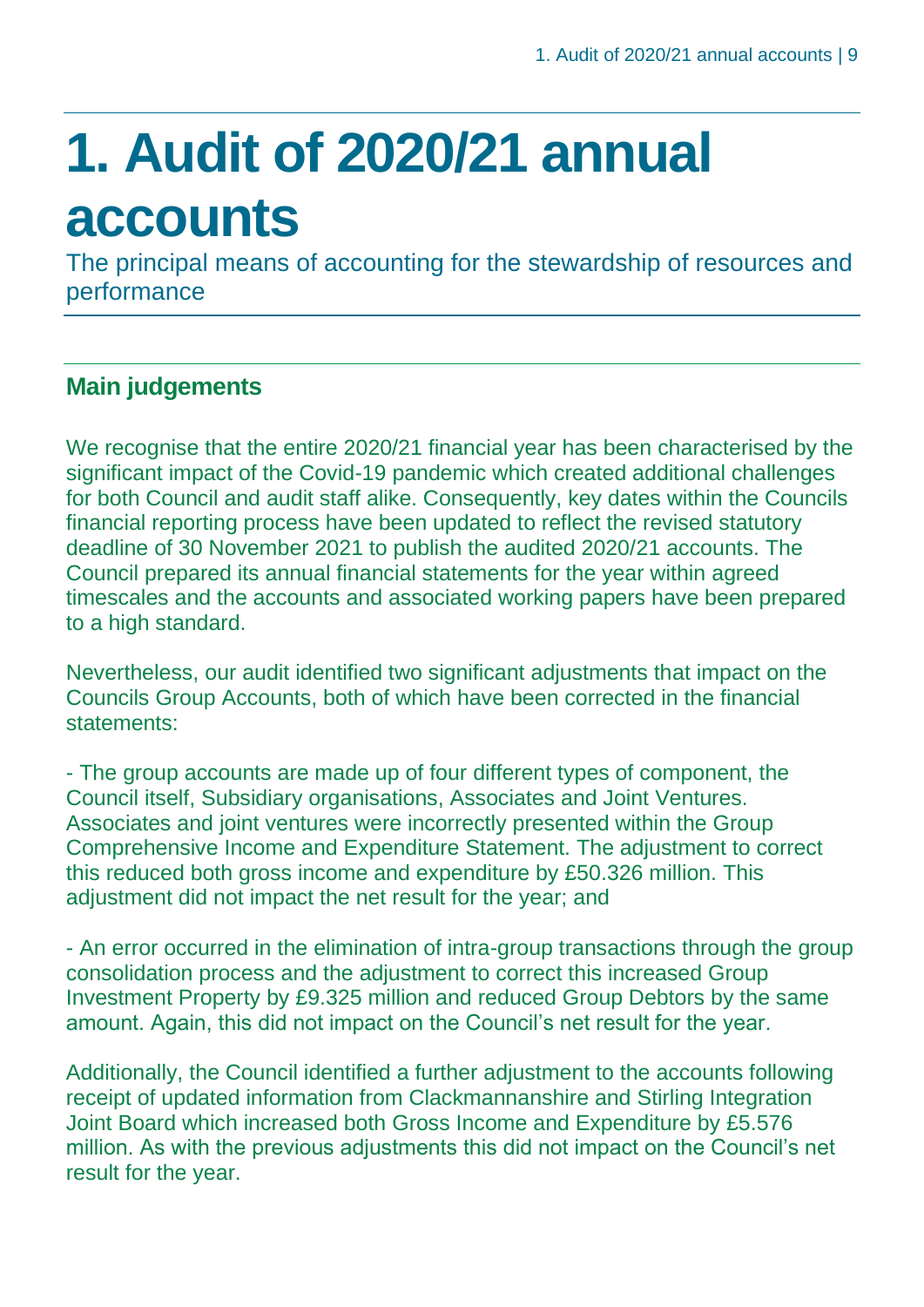Following the correction of these three adjustments our audit opinions on the annual accounts of the Council and its group are unqualified and unmodified and confirm that the 2020/21 Financial Statements present a true and fair view of the financial activities of the Council and its Group. Similarly, our audit opinion on the section 106 charities administered by the council is also unqualified and unmodified.

# **Our audit opinions on the annual accounts are unmodified**

**15.** The accounts for the council and its group for the year ended 31 March 2021 were approved by the Audit Committee on 4 November 2021. As reported in the independent auditor's report:

- the financial statements give a true and fair view in accordance with applicable law and the 2020/21 Code of the state of affairs of the council and its group as at 31 March 2021 and of the income and expenditure of the council and its group for the year then ended
- the audited part of the remuneration report, management commentary and the annual governance statement were all consistent with the financial statements and properly prepared in accordance with the relevant regulations and guidance

# **The Covid-19 pandemic had a limited impact on audit evidence**

**16.** Covid-19 continues to present challenges for the audit of the annual accounts, both for the Council's finance team and our audit team. The working papers provided by management to support the accounts were comprehensive and the finance staff continued to deliver their high standards of professionalism and support to the audit team which helped ensure a smooth audit process.

# **The annual accounts were signed off in line with the timescales permitted to reflect Covid-19**

**17.** As a result of the continuing impact of Covid-19 the submission deadlines for Local Government audited annual accounts and annual audit reports have been set at 30 November 2021.

**18.** The unaudited annual accounts were received in line with our agreed audit timetable. The annual accounts were signed off in line with the revised timetable permitted to reflect the impact of Covid-19.

# **Our audit opinions on Section 106 charities were unmodified**

**19.** Due to the interaction of section 106 of the Local Government in Scotland Act 1973 with the charities legislation, a separate independent auditor's report is required for the statement of accounts of each registered charity where members of Stirling Council are sole trustees, irrespective of the size of the charity.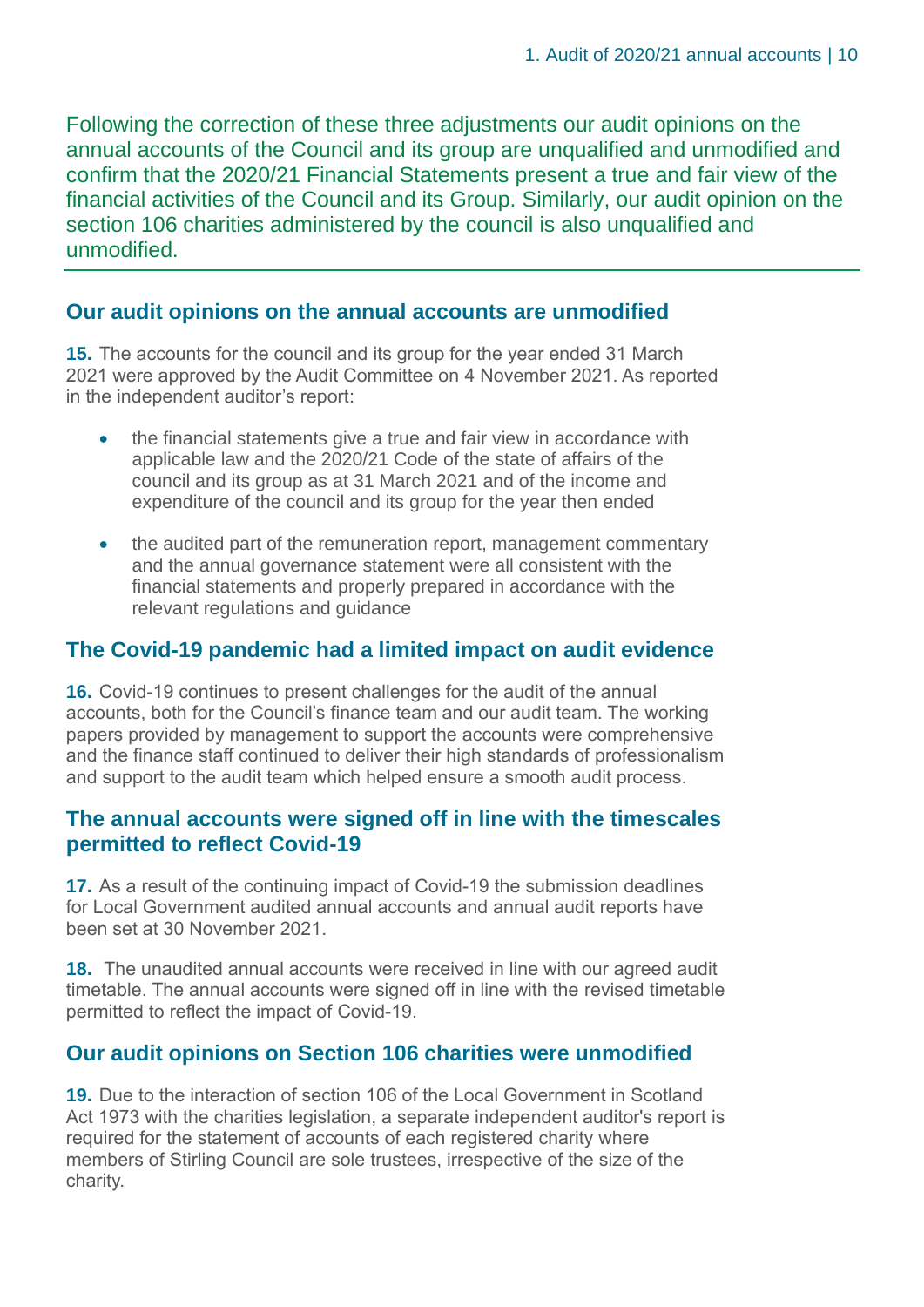**20.** The Council are continuing to work with the Scottish Charity Regulator (OSCR) to reach agreement to reduce the number of Trust Funds and transfer the remaining trust balances as appropriate. Until then, the Council continues to administer these charitable trusts.

**21.** Our audit opinions on the Section 106 charities are unmodified.

**22.** Our audit opinions on the annual accounts of the Section 106 charities and are unqualified and unmodified and confirm that the 2020/21 Financial Statements present a true and fair view of the financial activities of the Section 106 charities.

## **There were no objections raised to the annual accounts**

**23.** The Local Authority Accounts (Scotland) Regulations 2014 require local government bodies to publish a public notice on its website that includes details of the period for inspecting and objecting to the accounts. This must remain on the website throughout the inspection period. The council complied with the regulations. There were no objections to the 2020/21 accounts.

### **Work on assurance statement for the Whole of Government Accounts has been delayed**

**24.** HM Treasury communicated that the forms required for bodies to complete their Whole of Government Accounts (WGA) submission will not be available until December 2021.

**25.** Management have therefore been unable to populate their submission. Our work on Stirling Council's WGA submission will commence when this is available for audit.

# **Overall materiality for the Councils accounts is £5.1 million and £6.7 million for the Group accounts**

**26.** We apply the concept of materiality in both planning and performing the audit and in evaluating the effect of identified misstatement on the audit and of uncorrected misstatements, if any, on the financial statements and in forming the opinion in the auditor's report. We identify a benchmark on which to base overall materiality, such as gross expenditure, and apply what we judge to be the most appropriate percentage level for calculating materiality values.

**27.** The determination of materiality is based on professional judgement and is informed by our understanding of the entity and what users are likely to be most concerned about in the annual accounts. In assessing performance materiality, we have considered factors such as our findings from previous audits, any changes in business processes and the entity's control environment including fraud risks.

**28.** Our initial assessment of materiality was carried out during the planning phase of the audit. This was reviewed on receipt of the unaudited annual accounts and is summarised in [Exhibit 1.](#page-11-0)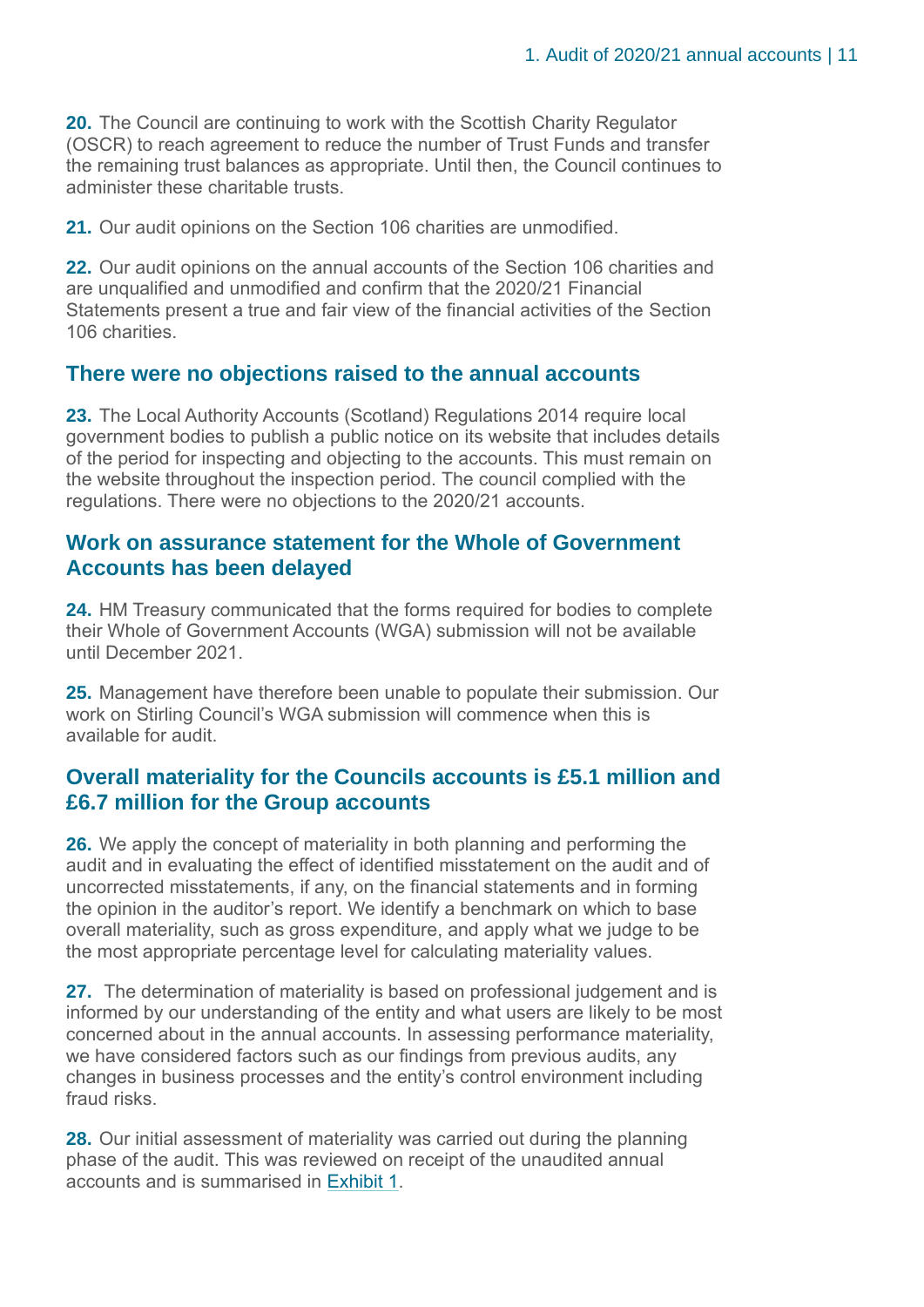### <span id="page-11-0"></span>**Exhibit 1 Materiality values**

| <b>Materiality level</b>   | <b>Council</b> | <b>Group</b>   |
|----------------------------|----------------|----------------|
| <b>Overall materiality</b> | £5.100 million | £6.700 million |
| Performance materiality    | £3.060 million | £4.020 million |
| Reporting threshold        | £0.250 million | £0.250 million |

#### Source: Audit Scotland

## **Appendix 2 identifies the main risks of material misstatement and our audit work performed to address these**

**29.** Appendix 2 [provides our assessment of the risks of material misstatement](#page-37-0)  [in the annual accounts and any wider audit dimension risks. These risks](#page-37-0)  [influence our overall audit strategy, the allocation of staff resources to the audit](#page-37-0)  [and indicate how the efforts of the team were directed. The appendix identifies](#page-37-0)  [the work we undertook to address these risks and our conclusions](#page-37-0) from this [work.](#page-37-0) 

## **Significant findings from the audit of the financial statements**

**30.** International Standard on Auditing (UK) 260 requires us to communicate significant findings from the audit to those charged with governance, including our view about the qualitative aspects of the body's accounting practices. The significant findings are summarised in [Exhibit 2.](#page-11-1)

### <span id="page-11-1"></span>**Exhibit 2 Significant findings from the audit of the financial statements**

| <b>Issue</b>                                                                                                                                                                                                      | <b>Resolution</b>                                  |
|-------------------------------------------------------------------------------------------------------------------------------------------------------------------------------------------------------------------|----------------------------------------------------|
| 1. Incorrect treatment of associates and<br>joint ventures in the group accounts                                                                                                                                  | This was corrected within the audited<br>accounts. |
| Stirling Council group includes a number of<br>components classified as associates or joint<br>ventures.                                                                                                          |                                                    |
| The unaudited group accounts incorrectly<br>presented gross income and expenditure for<br>these components within the Group<br>Comprehensive Income and Expenditure<br>Statement rather than the group's share of |                                                    |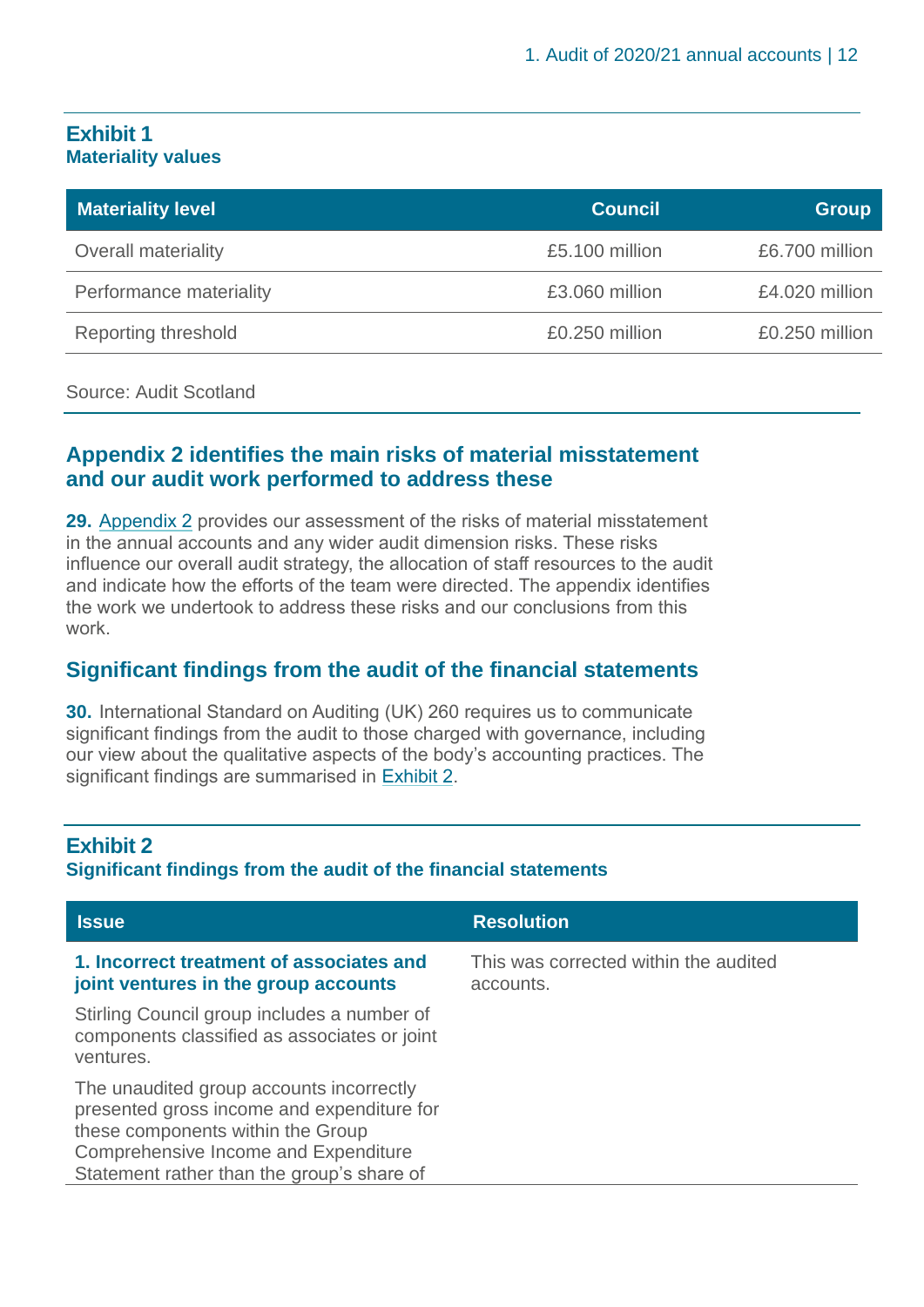| <b>Issue</b>                                                                                                                                                                                                                                                                                                                                                             | <b>Resolution</b>                                                                                                               |
|--------------------------------------------------------------------------------------------------------------------------------------------------------------------------------------------------------------------------------------------------------------------------------------------------------------------------------------------------------------------------|---------------------------------------------------------------------------------------------------------------------------------|
| the net result as required by the accounting<br>standards.                                                                                                                                                                                                                                                                                                               |                                                                                                                                 |
| To correct for this gross income and gross<br>expenditure were lowered by £50.304 million.<br>The net result of a £2.978 million surplus was<br>correctly accounted for, the adjustment had<br>no impact on the group's overall result for the<br>year.                                                                                                                  |                                                                                                                                 |
| The equivalent adjustment was also made to<br>the 2019/20 comparative figures.                                                                                                                                                                                                                                                                                           |                                                                                                                                 |
| 2. Correction of consolidation error                                                                                                                                                                                                                                                                                                                                     | This was corrected within the audited                                                                                           |
| As part of the preparation of the group<br>accounts, transactions and balances between<br>group components are eliminated through<br>consolidation adjustments.                                                                                                                                                                                                          | accounts.                                                                                                                       |
| Our audit work identified an error in one of<br>these adjustments between Stirling Council<br>and another subsidiary, Steadfast Homes<br>LLP. The consolidation adjustment incorrectly<br>reduced investment property rather than<br>group debtors. A correction to increase the<br>value of investment property and decrease<br>the value of debtors by £9.325 million. |                                                                                                                                 |
| The equivalent adjustment was also made to<br>the 2019/20 comparative figures.                                                                                                                                                                                                                                                                                           |                                                                                                                                 |
| 3. Receipt of updated financial information<br>from Clackmannanshire and Stirling<br><b>Integration Joint Board</b>                                                                                                                                                                                                                                                      | This was corrected within the audited<br>accounts alongside a number of non-material<br>adjustments arising from the receipt of |
| Stirling Council approved its unaudited<br>accounts on 28 May 2021. Commissioning                                                                                                                                                                                                                                                                                        | updated information from group components.<br>Further action is required to ensure                                              |
| income and expenditure figures relating to<br>Clackmannanshire and Stirling IJB were<br>included on a preliminary basis.                                                                                                                                                                                                                                                 | processes are in place to obtain timely<br>information from group components. See<br>Recommendation 1 below                     |
| Updated figures were received when<br>Clackmannanshire and Stirling IJB approved<br>their own unaudited accounts on 23 June<br>2021.                                                                                                                                                                                                                                     |                                                                                                                                 |
| The updated figures resulted in a £5.576<br>million increase to Health and Social Care<br>income and expenditure. There was no<br>impact on the council's net result for the year.                                                                                                                                                                                       |                                                                                                                                 |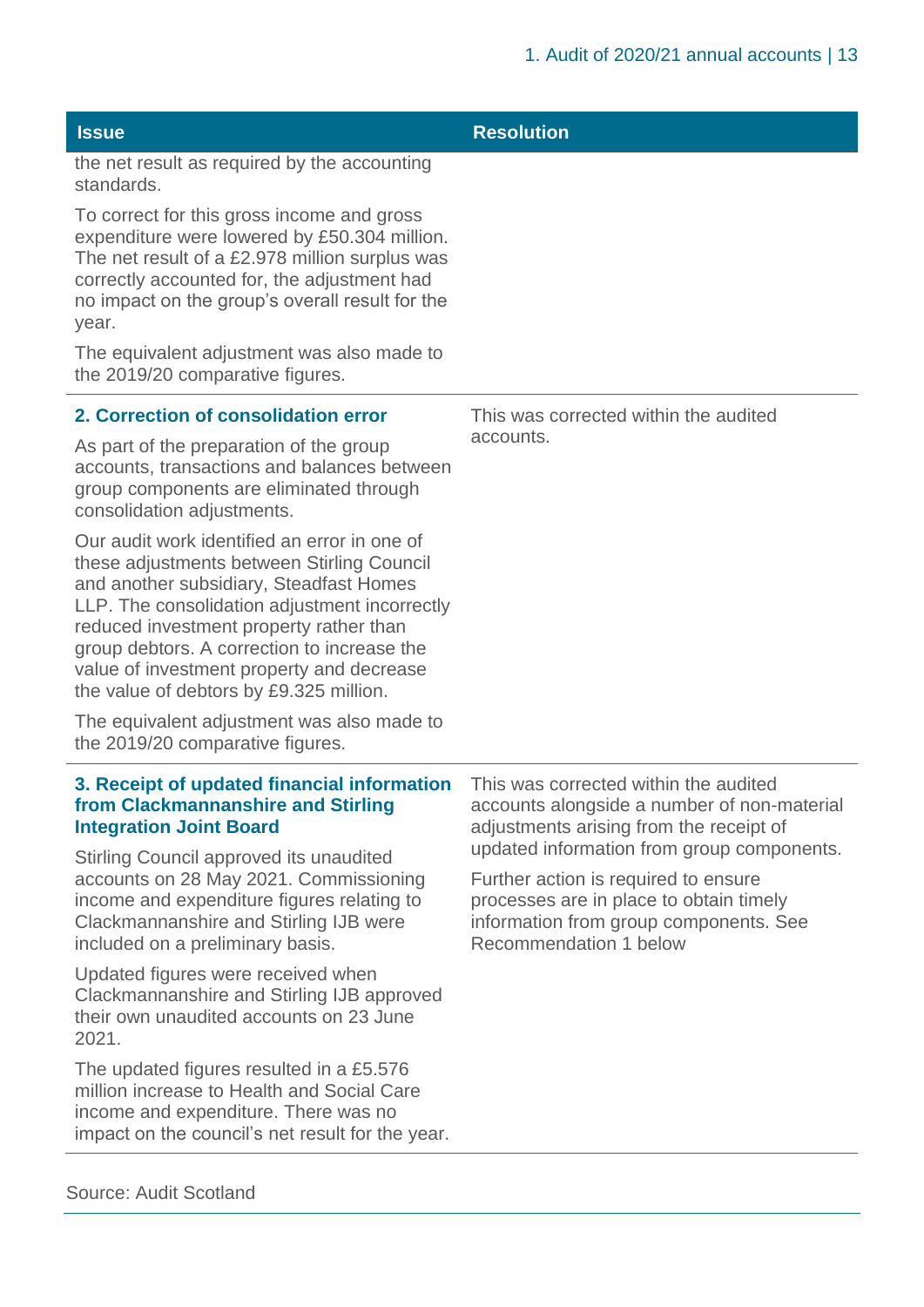# **Recommendation 1**

Work with partner bodies to increase the accuracy and timeliness of information on group components

# **All identified misstatements have been corrected in the audited accounts**

**31.** We have concluded that the misstatements identified arose from issues that have been isolated and identified in their entirety and do not indicate further systemic error. It is our responsibility to request that all misstatements, other than those below the reporting threshold are corrected, although the final decision on making the correction lies with those charged with governance considering advice from senior officers and materiality.

**32.** Non-material changes were required to the unaudited accounts to reflect:

- the guidance around the accounting treatment for Personal Protective Equipment and Covid-19 testing kits issued by Scottish Government and used by Stirling Council
- recognition of the overpayment of care providers in 2020/21
- adjustments arising from the receipt of updated information from group components
- removal of additional payments to Active Stirling from the group accounts
- **33.** There were no uncorrected misstatements.

### **Progress was made on prior year recommendations**

**34.** The council has made progress in implementing our prior year audit recommendations. For actions not yet implemented, revised responses and timescales have been agreed with management, and are set out in [Appendix 1.](#page-31-0)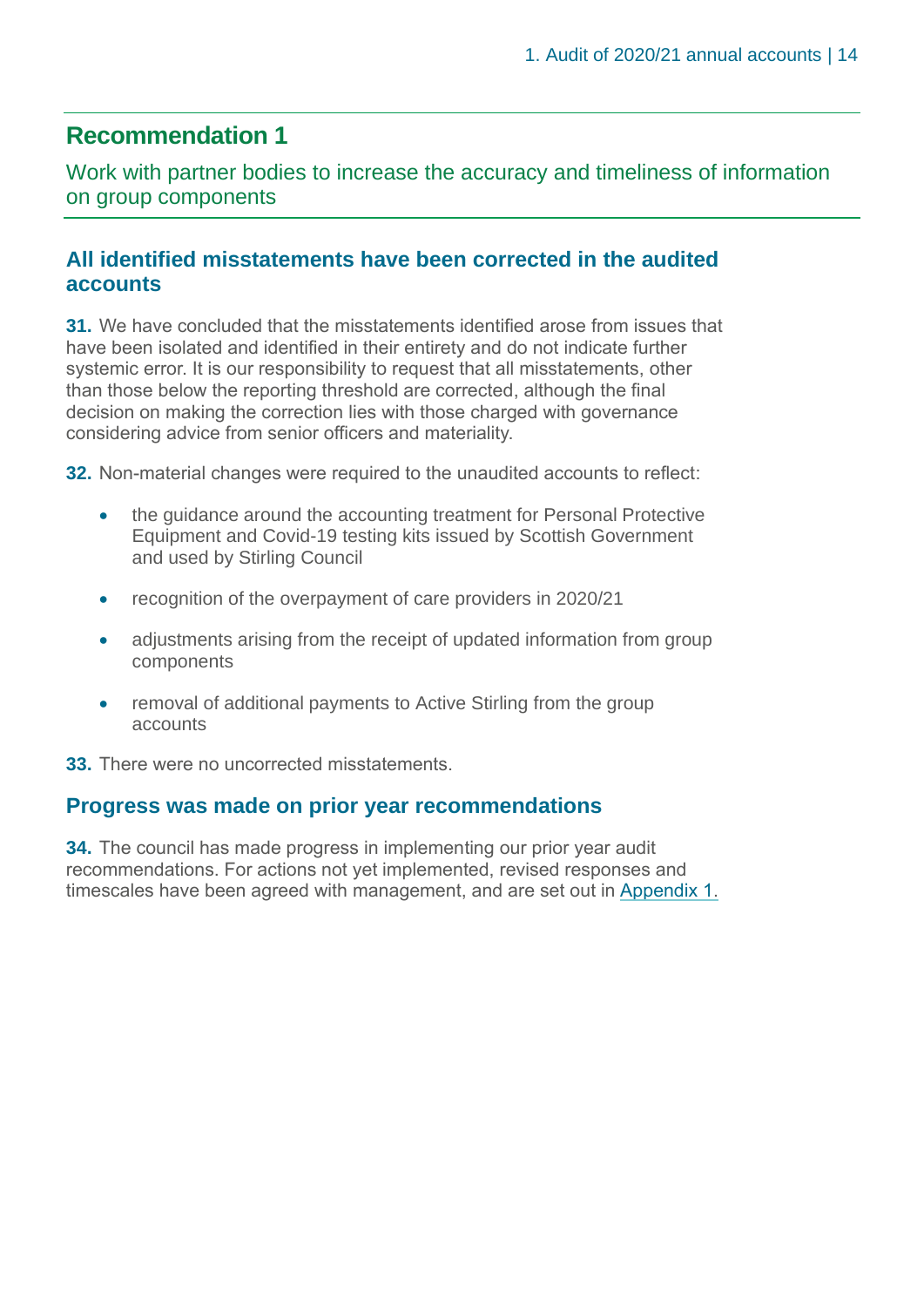# <span id="page-14-0"></span>**2. Financial management**

Financial management is about financial capacity, sound budgetary processes and whether the control environment and internal controls are operating effectively.

# **Main judgements**

The Council's financial management is effective with strong budgeting, financial monitoring and reporting processes that are aligned to its corporate priorities.

The Covid-19 pandemic had a significant impact on the Council's finances during 2020/21. Additional budget pressures totalled £8.888 million for the year and these were addressed through a combination of using Council reserves and additional Scottish Government funding.

Stirling Council reported a general fund surplus of £16.918 million for 2020/21, which was largely due to the receipt of additional funding to meet Covid pressures in future years. This has resulted in a large increase in the Council's reserves with £17.020 million earmarked for pandemic recovery. It is essential that the Council recognises the non-recurring nature of such reserves and take steps to ensure they are used effectively and in line with Council strategy and strategic objectives.

# **Budget processes were appropriate and effective**

**35.** We observed that senior management and members receive regular and accurate financial information on the body's performance against budgets. We concluded that Stirling Council has appropriate and effective budget setting and monitoring arrangements.

# **Stirling Council reported a surplus, but the Covid-19 pandemic had a significant impact on the 2020/21 financial year**

**36.** The impact on public finances of the Covid-19 pandemic has been unprecedented, which has necessitated both the Scottish and UK governments providing substantial additional funding for public services as well as support for individuals, businesses and the economy. It is likely that further financial measures will be needed and that the effects will be felt well into the future.

**37.** The Covid-19 pandemic had a significant impact on the Stirling Council's 2020/21 budget. The council approved its 2020/21 budget in March 2020, projecting a breakeven position. This budget was set during the onset of the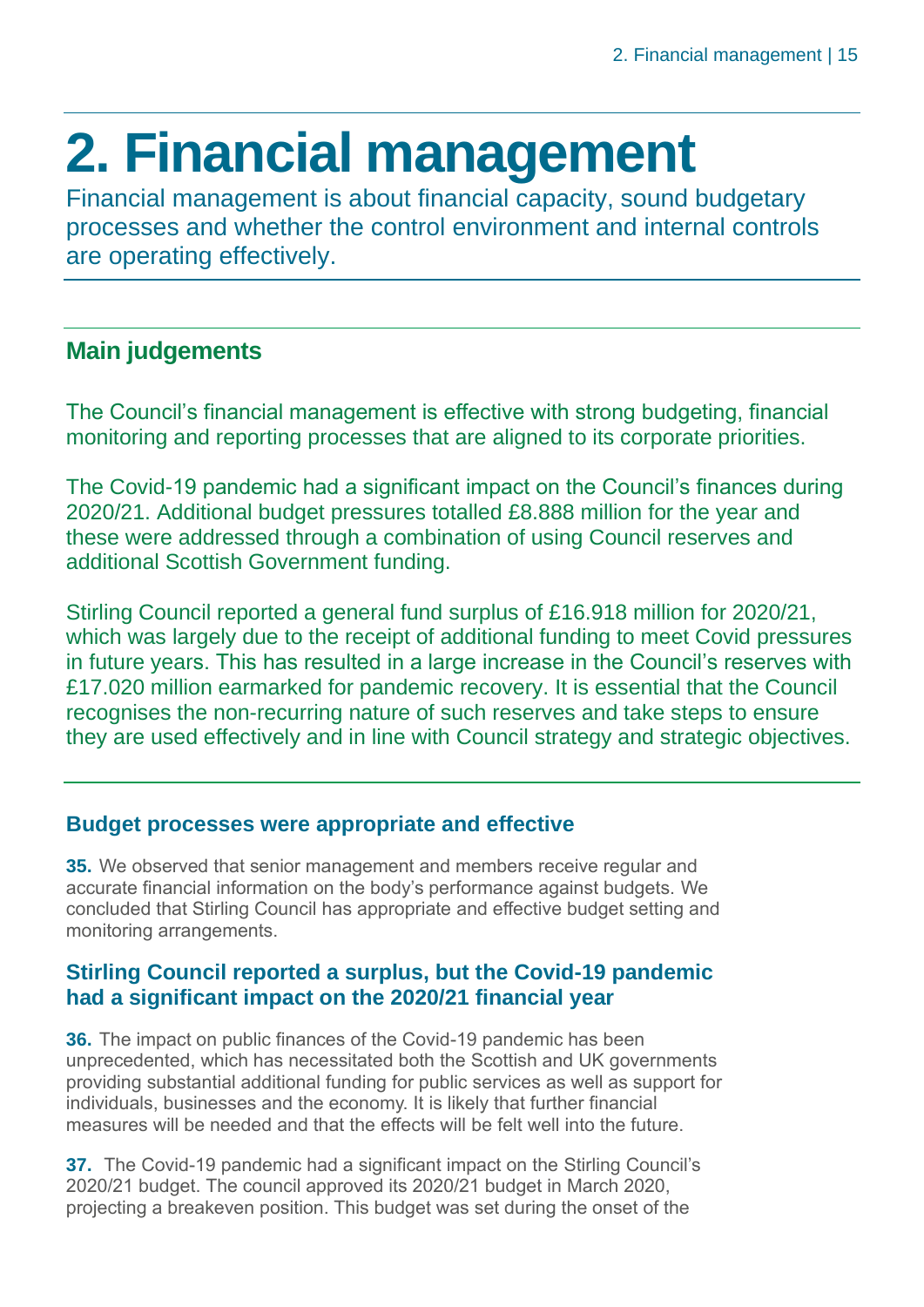Covid-19 pandemic and had to be revised throughout 2020/21 to adjust for additional spend and additional funding arising due to the pandemic.

**38.** Overall, the council reported an underspend of £2.815 million on its "business as usual" budget. This excluded covid costs of £8.888 million, which were funded through a mixture of reserves and additional funding from Scottish Government. Additional Covid-19 related funding received from Scottish Government for future years resulted in council reserves increasing by £16.918 million in 2020/21. Exhibit 3 summarises Stirling Council's 2020/21 budget, and the impact of Covid-19.

# **Exhibit 3**

### **Impact of Covid-19 on the 2020/21 outturn**

|                                                         |                                             | (£ millions) |
|---------------------------------------------------------|---------------------------------------------|--------------|
|                                                         |                                             |              |
|                                                         | <b>Net Service Expenditure</b>              | 221.273      |
| "Business as usual"                                     | Income                                      | (224.088)    |
|                                                         | <b>Surplus</b>                              | (2.815)      |
|                                                         | Additional pressures due to Covid-19        | 8.888        |
| Impact of Covid-19 in                                   | <b>Additional Government funding</b>        | (4.695)      |
| 2020/21                                                 | Use of council reserves                     | (4.193)      |
|                                                         | <b>Breakeven</b>                            |              |
| Impact of funding received                              | Increase in earmarked reserves              | (14.103)     |
| to mitigate the impact of<br>Covid-19 in future periods | <b>Overall increase in council reserves</b> | (16.918)     |

Source: Stirling Council 2020/21 Final Outturn Position

# **There has been a significant increase in the level of General Fund reserves as a result of Covid-19 funding received for future periods**

**39.** One of the key measures of the financial health of a body is the level of reserves held. The level of usable reserves held by the Council increased from £28.053 million in 2019/20 to £44.971 million in 2020/21. This was primarily driven by the receipt of £17.020 million of Covid-19 funding in 2020/21 for use in future periods.

**40.** The Council reviews the level of its uncommitted general fund balance when setting the budget each year. The Council's approved reserves strategy specifies that uncommitted reserves should be between 2% and 2.5% of net budget, while accepting that for a period of time they may be at a level higher than target. The level of uncommitted general fund reserves as at 31 March 2021 was £11.850 million which is approximately 5.3% of the net budget. While 2020/21 is an exceptional year, the target value of uncommitted reserves has been exceeded for the last 3 years. The council should consider whether the existing policy remains appropriate.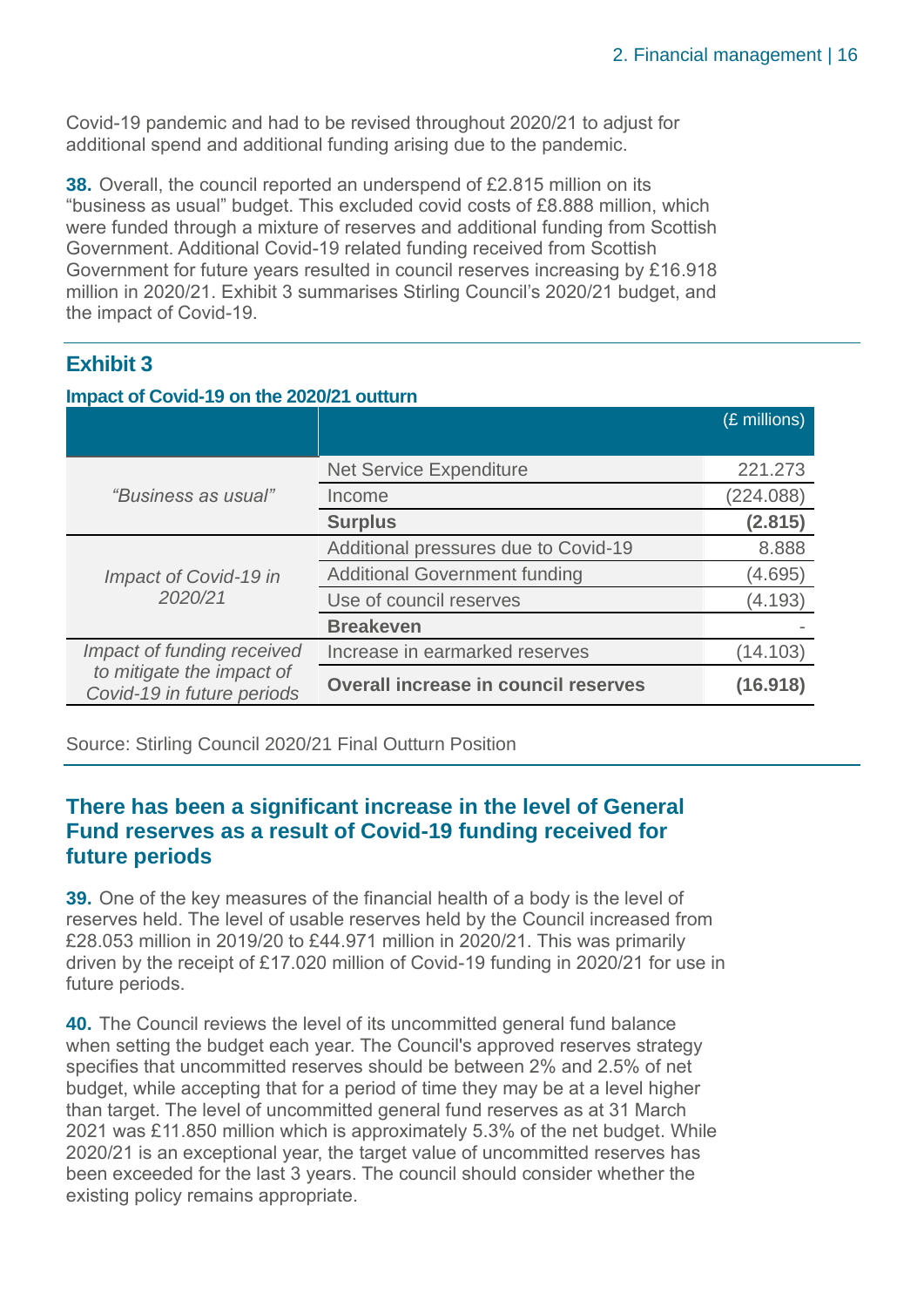# **Recommendation 2**

# Assess whether the target value for uncommitted reserves remains appropriate

**41.** The remaining £33.121 million of general reserves are earmarked for specific purposes approved by the Council, including £17.020 million specifically for Covid-19 recovery which arose due to additional funding from Scottish Government.

**42.** The high reserves position in 2020/21 is likely to be temporary due expected future expenditure on pandemic recovery and the Council's forecast funding gaps in future periods. It is essential that the Council recognises the non-recurring nature of such reserves and take steps to ensure they are used effectively and in line with Council strategy and strategic objectives.

# **Recommendation 3**

Ensure that temporary Covid-19 related reserves are directed effectively and line with Council strategy and strategic objectives

**43. [Exhibit 4](#page-17-0) provides an analysis of the general fund over the last five years** split between earmarked and uncommitted reserves showing the significant increase in 2020/21.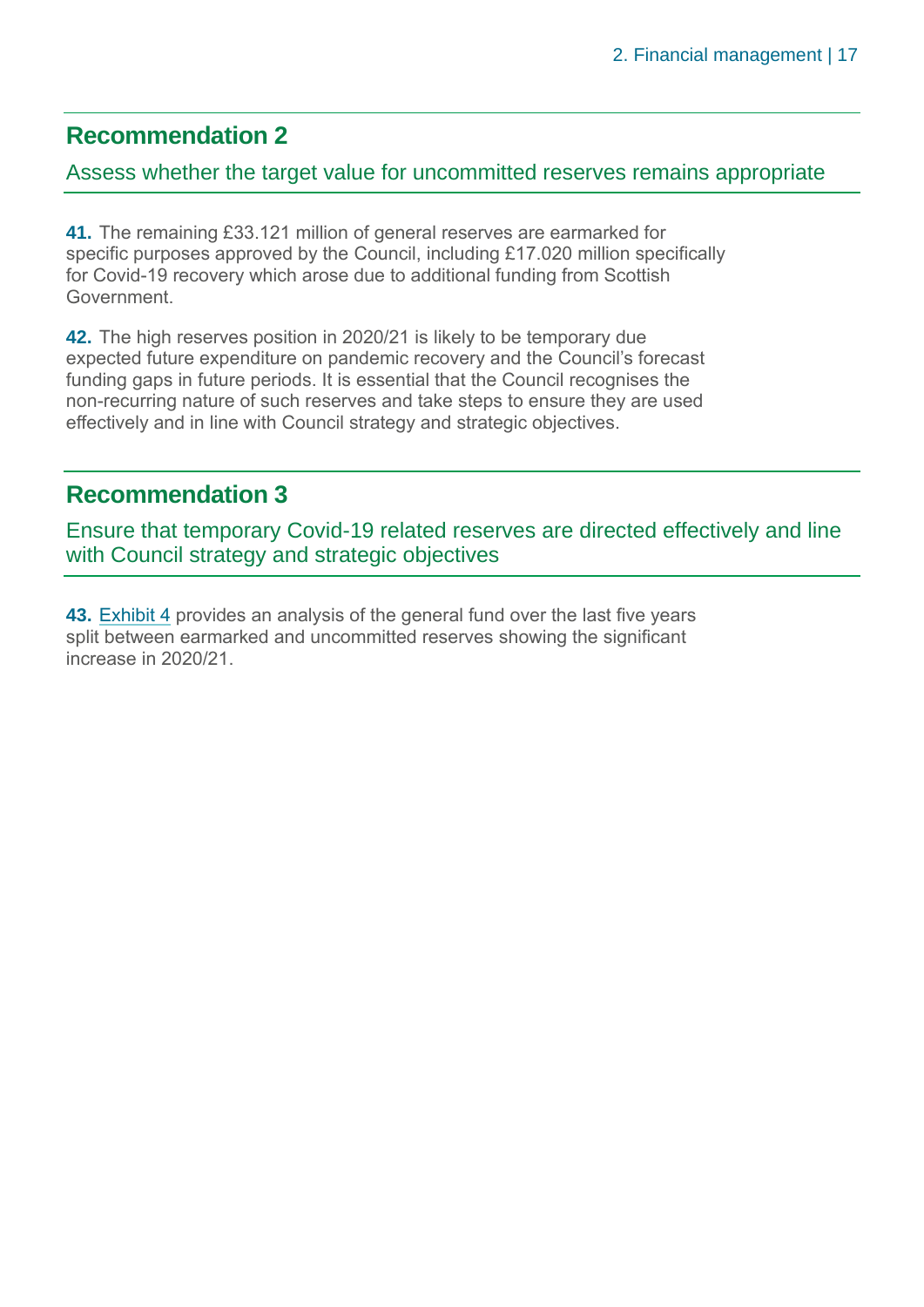

# <span id="page-17-0"></span>**Exhibit 4 Analysis of general fund balance**

Source: Stirling Council Annual Accounts

# **Planned efficiency savings were largely achieved**

**44.** The 2020/21 budget set included planned savings split across a large number of different policies and services. Stirling Council has a history of meeting its savings targets and continued this in 2020/21 delivering £4.670 million against a £5.302 million target.

**45.** As noted in paragraph 69, the Council's "Thriving Stirling" 10 year plan recognises that future savings targets will require wider service reform.

# **The Council delivered the majority of its capital programme in 2020/21, however slippage against the planned budget was greater than in 2019/20**

**46.** The Council set a capital expenditure budget of £30.700 million for 2020/21 in March 2020. The budget was adjusted during the year for the impact of the pandemic, ultimately increasing to £35.605 million. The increase was driven primarily by the receipt of additional capital grant funding.

**47.** Capital expenditure in 2020/21 totalled £25.132 million, which was £10.473 million (29%) under budget. The underspend represents a mixture of slippage and late funding allocations across the capital programme, and resulted in the Council's own assessment of the programme status as "red" on a red/amber/green basis.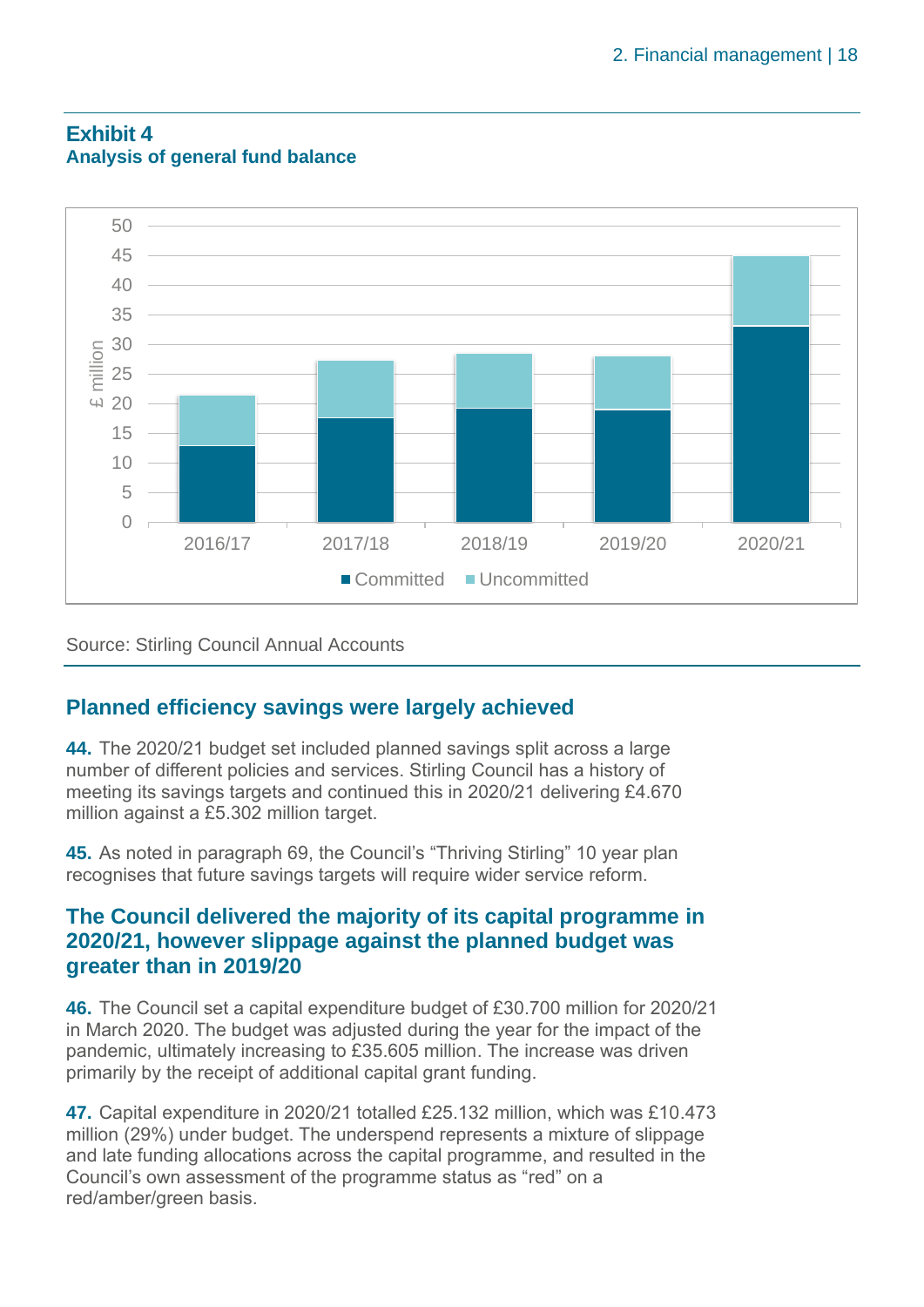**48.** Slippage has occurred across many different projects, often as a result of issues arising from the pandemic. For example, supply chain delays, changes to project scope and labour shortages at contractors. The Council reports that external funders have been contacted to confirm that funding can been carried forward into future years.

**49.** The Council has had a trend of capital underspend over the last 7 years. This has continued in 2020/21, with the added challenges presented by the pandemic resulting in a comparatively large underspend. In our 2019/20 annual audit report we recommended that the Council ensure that any slippage and reprofiling of general fund capital projects continue to support the Council's strategic priorities.

**50.** Although the Council continues to regularly update members on the status of the capital programme, the risk and recommendation raised in 2019/20 remains relevant in 2020/21. It therefore is reflected here and will be followed up again in the 2021/22 annual audit report.

# **Recommendation (follow up from prior year)**

The Council should ensure that any slippage and reprofiling of general fund capital projects continues to support its strategic priorities

# **Financial systems of internal control operated effectively**

**51.** We obtained an understanding of the Council's key financial systems to identify the key financial controls and assess their design and implementation.

**52.** The majority of Council finance staff switched to remote working during 2020/21 in response to the pandemic. We noted that, despite the change to the working environment, the underlying processes could be delivered in largely the same way as previously. This is a testament to the dedication of council staff and the robustness of the processes in place.

**53.** One minor issue was highlighted from our process work. We noted that the periodic reconciliation of accounts receivable not been carried out and signed off for much of the year in line with industry standard practice. Despite this, we did not highlight any issues from our audit of the year end figures within the accounts.

# **Recommendation 4**

Carry out periodic accounts receivable reconciliations in line with industry standard practice

**54.** Overall, we concluded that financial systems of internal control operated effectively.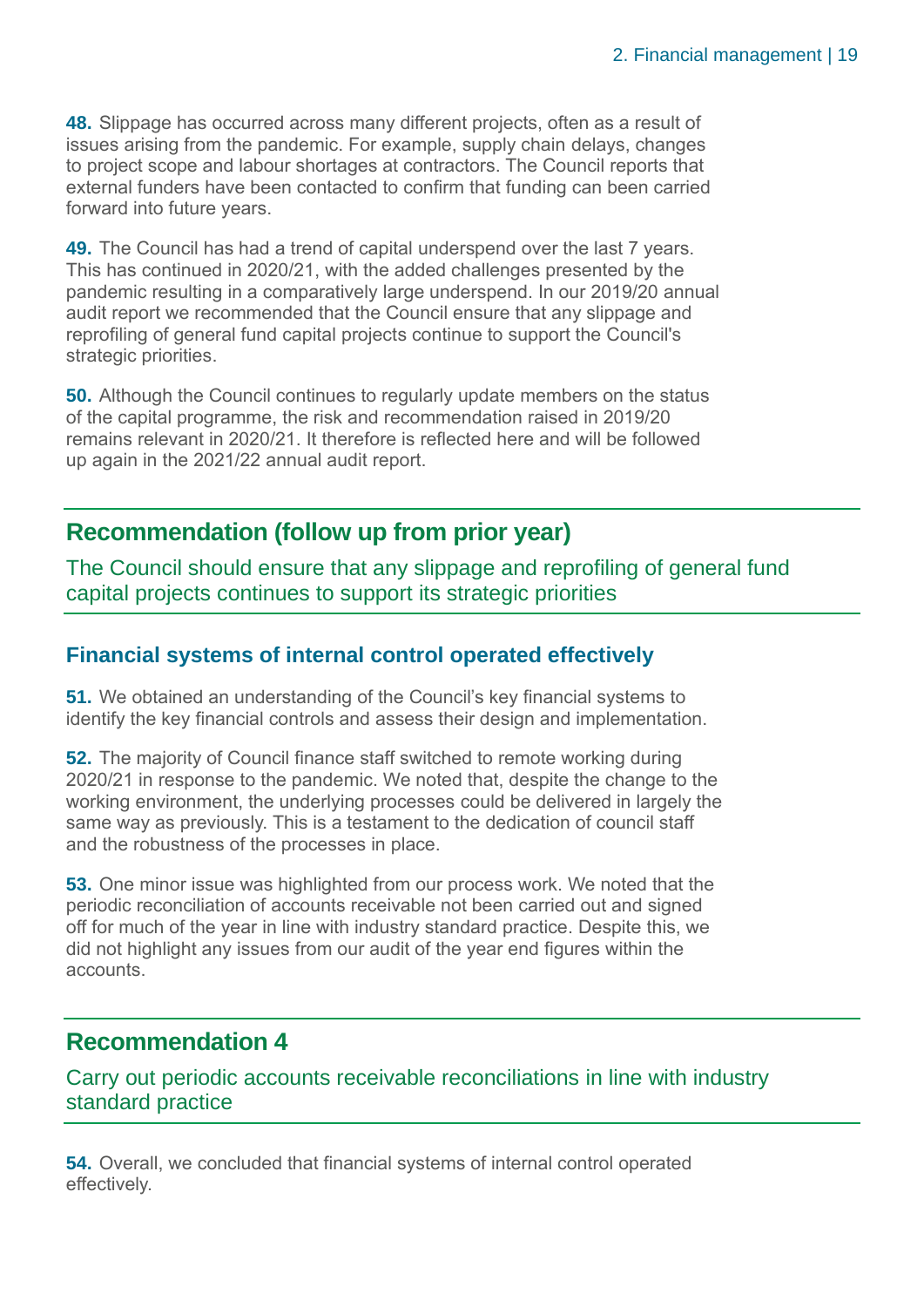# **The Council administered Covid-19 support grants on behalf of Scottish Government**

**55.** Stirling Council administered the distribution of Covid-19 support grants on behalf of the Scottish Government, for example small business grants. The total value of grants issued in 2020/21 was £41.544 million.

**56.** As described in the management commentary of the Council's Annual Accounts, these grants were judged to be on an agency basis meaning that they are not included within the Comprehensive Income and Expenditure Statement.

**57.** Our audit work considered management's judgments on the classification of all Covid-19 related funding as agency or principal and we concluded that it was materially accurate.

# **Review and assess the Council's valuation methodology**

**58.** Stirling Council revalues elements of its fixed assets over a 5-year rolling programme, with different classes of asset being revalued each year. This can lead to significant movements in value, particularly if a large class of asset is due for revaluation in a particular year. Management should consider a valuation methodology whereby 20% of each class of asset is revalued each year, with all assets still being revalued once over a 5-year period. This would reduce the likelihood of uneven valuation movements arising as a result of the specific class of assets due for revaluation in a given year.

# **Recommendation 5**

Consider a valuation methodology whereby 20% of each class of asset is revalued each year

# **Standards of conduct and arrangements for the prevention and detection of fraud and error were appropriate**

**59.** The Council is responsible for establishing arrangements for the prevention and detection of fraud, error and irregularities, bribery and corruption. Furthermore, it is responsible for ensuring that its affairs are managed in accordance with proper standards of conduct by putting effective arrangements in place. We assessed these to ensure that they were appropriate, readily available to staff and are regularly reviewed to ensure they remain relevant and current.

**60.** In addition, we have reviewed the arrangements in place to maintain standards of conduct including the Counter Fraud Strategy and Whistleblowing policy. There are established procedures for preventing and detecting breaches of these standards including instances of corruption.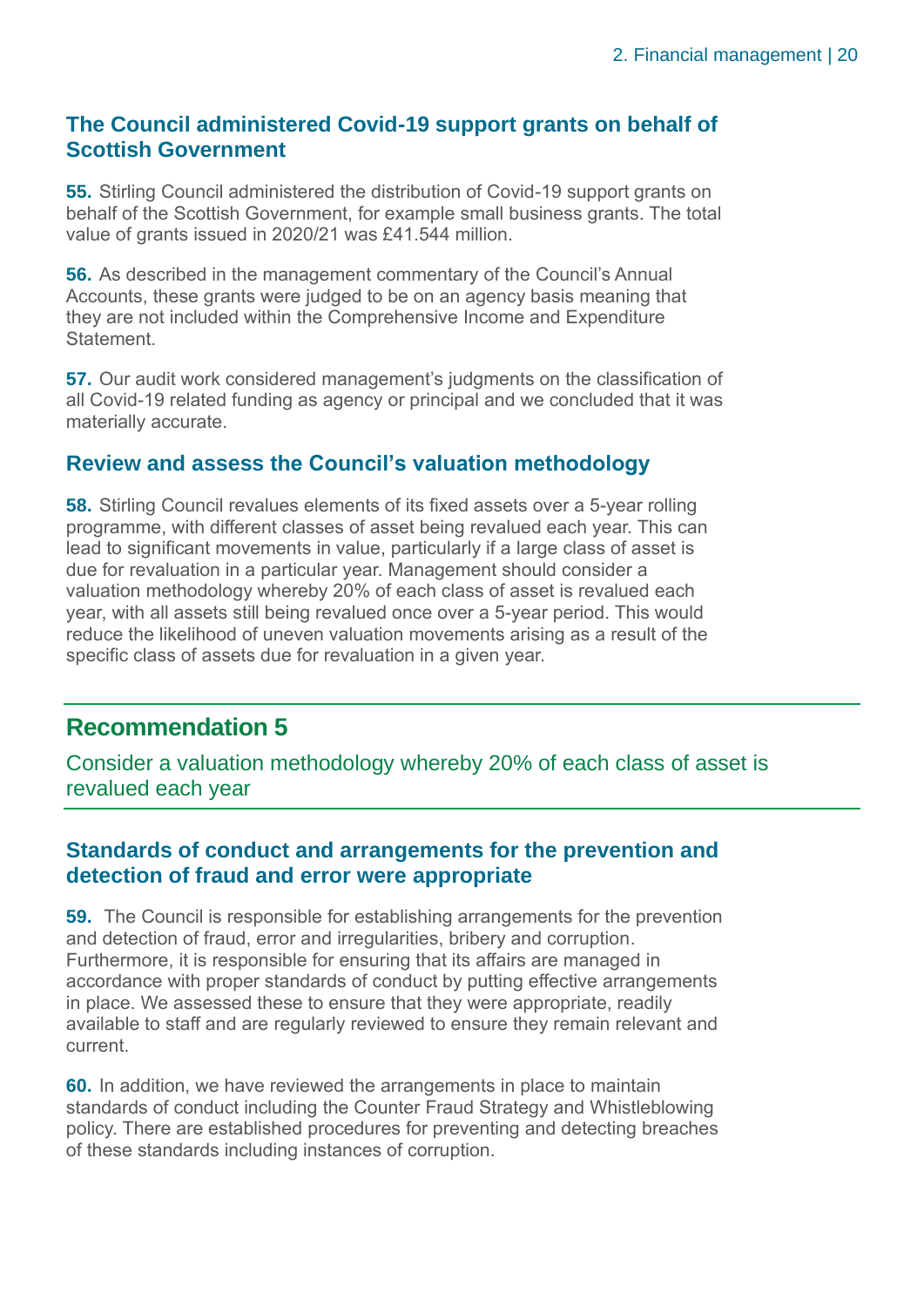# <span id="page-20-0"></span>**3. Financial sustainability**

Financial sustainability looks forward to the medium and long term to consider whether the council is planning effectively to continue to deliver its services or the way in which they should be delivered

# **Main judgements**

The Council and its wider group financial position is sustainable into the foreseeable future, although Covid-19 continues to add additional pressure and uncertainty.

The Council has approved a 10-year strategy which includes a three-phase transformation plan to address the longer-term financial challenge. Aligned to this, Stirling Council projects a cumulative £28.278 million budget deficit over the next 5 years and is in the process of reviewing its income and expenditure streams in advance of the 2022/23 budget.

The financial consequences of Covid-19 are continuing to emerge and the Council will need to update its medium-term financial plan as soon as more clarity on the impacts of Covid-19 become evident.

# **The Council budget for 2021/22 projects a small surplus**

**61.** The financial impact of the pandemic on Stirling Council is likely to extend across several years and could include a reduction in income from business rates and council tax as well as a reduction in fees and charges from, for example, leisure and parking.

**62.** The Council agreed its 2021/22 budget in March 2021, projecting a small surplus for the year. A previously estimated £8 million budget gap was reduced through a combination of better than anticipated local government funding and a reassessment of loans fund payments.

**63.** Uncertainty remains over the level of Covid-19 related spending pressures in 2021/22. It is anticipated that the greatest Covid-19 impact will be loss of income, in particular impacting sport and leisure activities delivered by Active Stirling and supported by the Council. These pressures are not factored into the budget directly. The Council reported that funding (including previously earmarked reserves of £17.020 million) to support Covid-19 related recovery actions totalled £19.9 million in June 2021.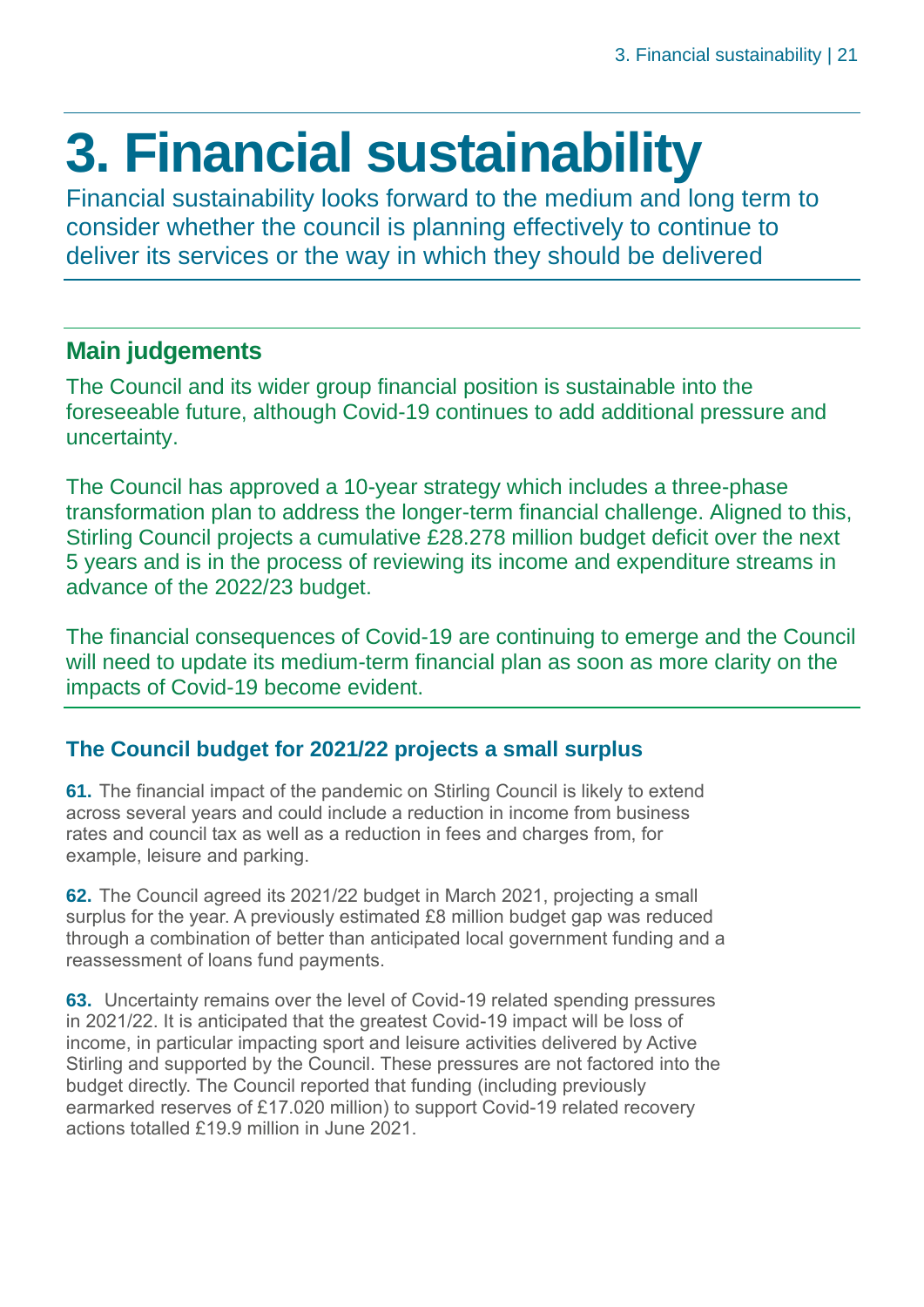# **The longer-term financial challenges that existed prior to the pandemic remain and Covid-19 adds additional pressure and uncertainty**

**64.** The council produces a 5-year rolling financial plan alongside as part of its annual budget setting process. In the period 2021/22 to 2025/26 a cumulative budget deficit of £28.278 million is projected.

**65.** The main anticipated budget pressures identified are:

- Increasing pension costs
- Staff pay inflation
- Goods and services inflation

**66.** The projected budget deficit is based on "business as usual" and does not take into account the impact of the Covid-19 pandemic. As noted elsewhere, the Council has carried forward reserves and anticipates additional Scottish Government funding together totalling £19.9 million for Covid-19 recovery 2021/22 and beyond. There remains considerable uncertainty around the longer-term financial impact of Covid-19. While the Council is effectively monitoring Covid-19 related expenditure and budgeting for expected funding, expenditure budgets should be updated to include anticipated Covid-19 spend where possible.

# **Recommendation (follow up from prior year)**

The Council should update its medium-term financial plan as soon as more clarity on the financial impacts of Covid-19 is obtained

**67.** In response to the projected financial challenges, the Council plans to review some of its fundamental income and expenditure streams, including:

- Considering options for increasing income, including council tax
- Reducing non-essential spend and reviewing discretionary services
- Applying a full cost recovery approach to service income generation
- Applying a zero-based budgeting approach in future

**68.** The review is expected to be completed for the start of the 2022/23 financial year.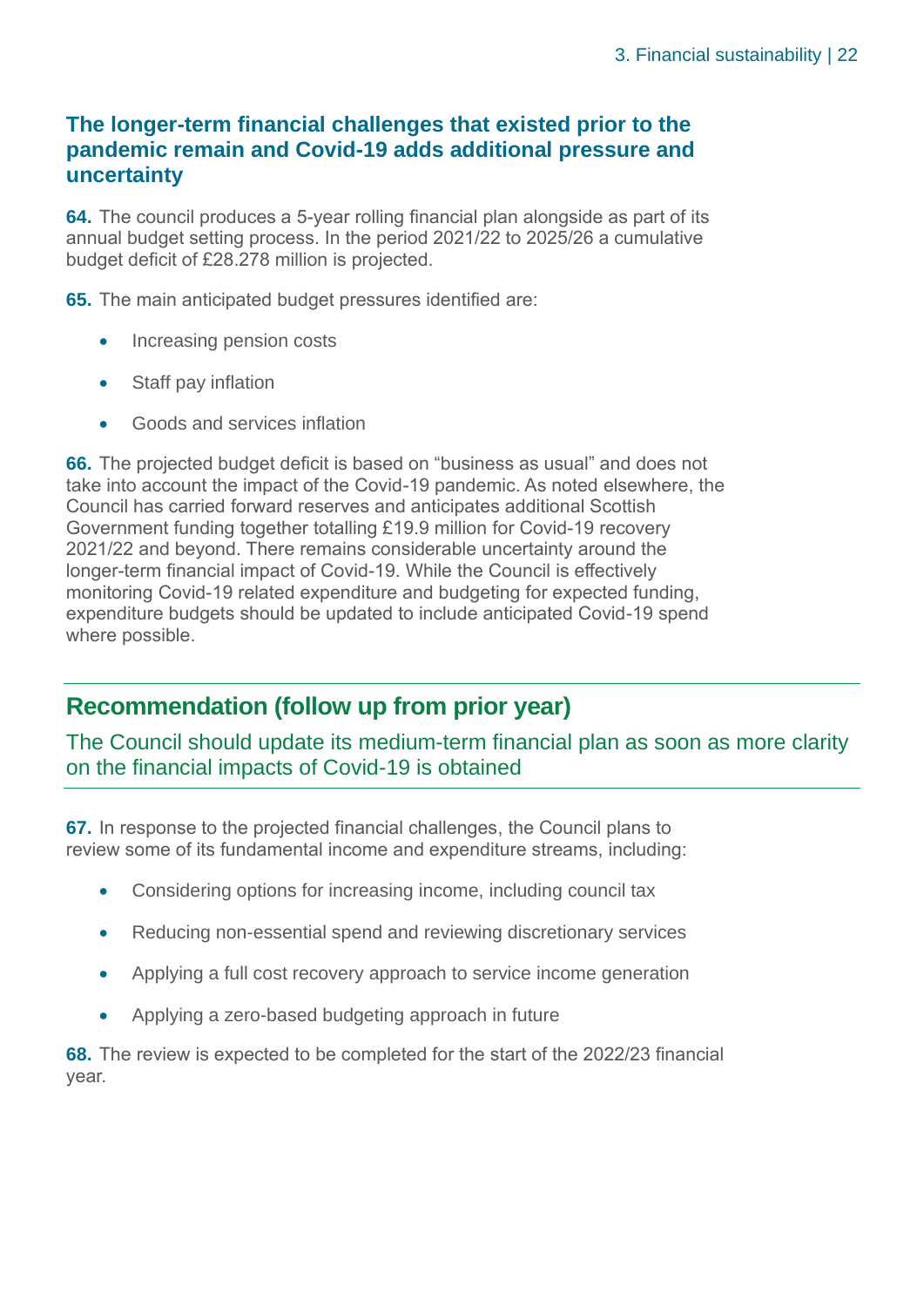

#### **Exhibit 7 Identified funding gaps 2021/22 – 2025/26**

Source: Stirling Council 2021/22 Budget

# **The Council has approved a 10-year strategy and a Covid-19 Recovery Plan**

**69.** The Council approved its 10-year strategy, "Thriving Stirling" in December 2020. The strategy recognises the need to reform services in response to the identified longer term financial challenge and includes a three-phase transformation programme. The early priorities for the programme include:

- Finalising the governance arrangements, which will include the creation of a Transformation Board led by the Chief Executive.
- Implementation of an Enterprise Resource Planning (ERP) system to create efficiencies from Council IT systems and allow benchmarking of service delivery cost
- Analysing the balance of back office and front-line service delivery staff
- Reviewing procurement and commissioning practices

**70.** The Council has also developed a Covid-19 Recovery Plan, which was approved in June 2021. It sets out 14 priorities, and accompanying actions, which are aligned to the strategic goals within the 10-year Council strategy.

**71.** Recovery actions are to be funded from Covid-19 funding (currently £19.9 million), some of which is held in Council reserves. While the planned recovery actions stretch into the longer term, the recovery funding is one-off in nature.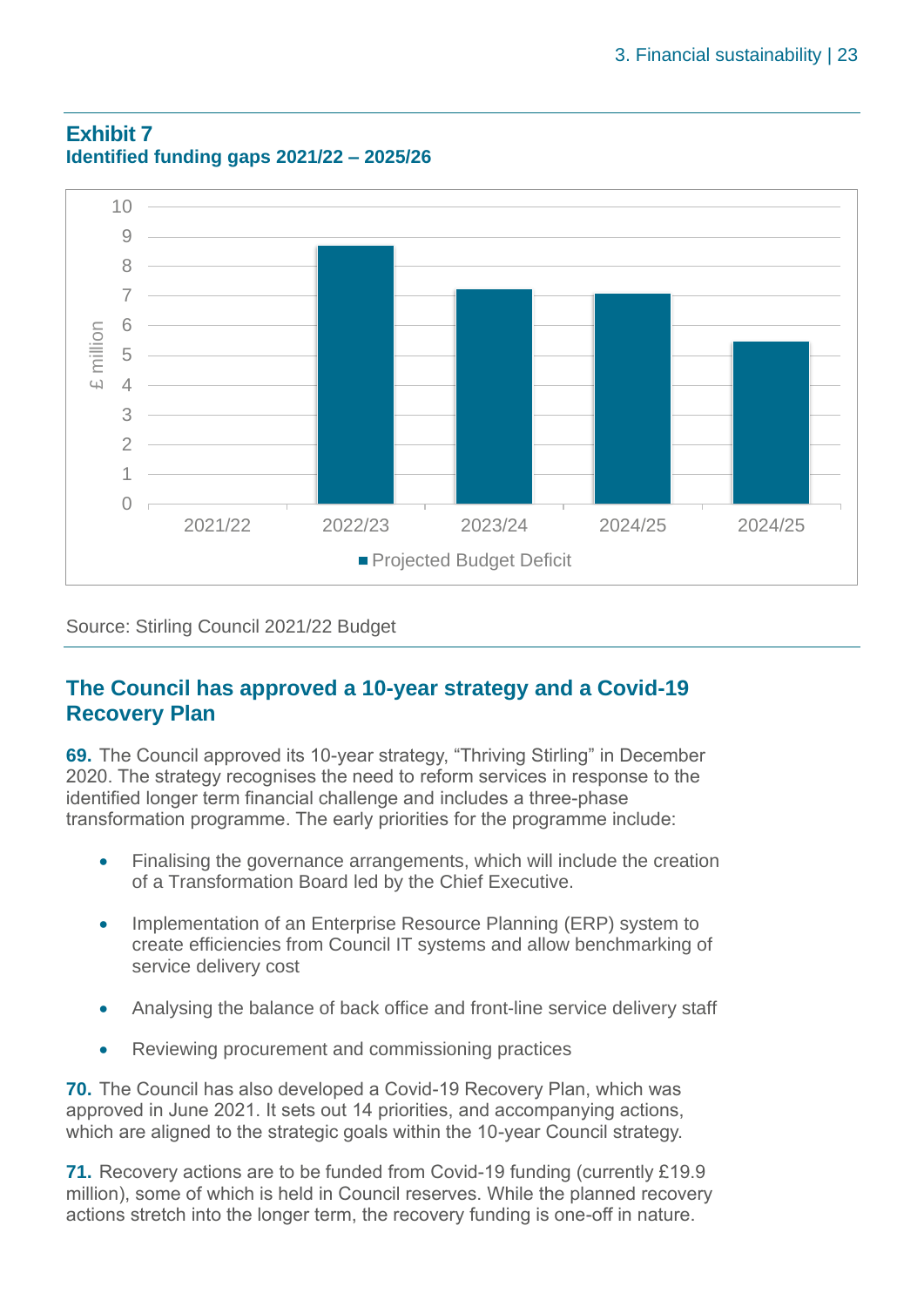The Council will have to carefully consider the long-term financial sustainability recovery actions.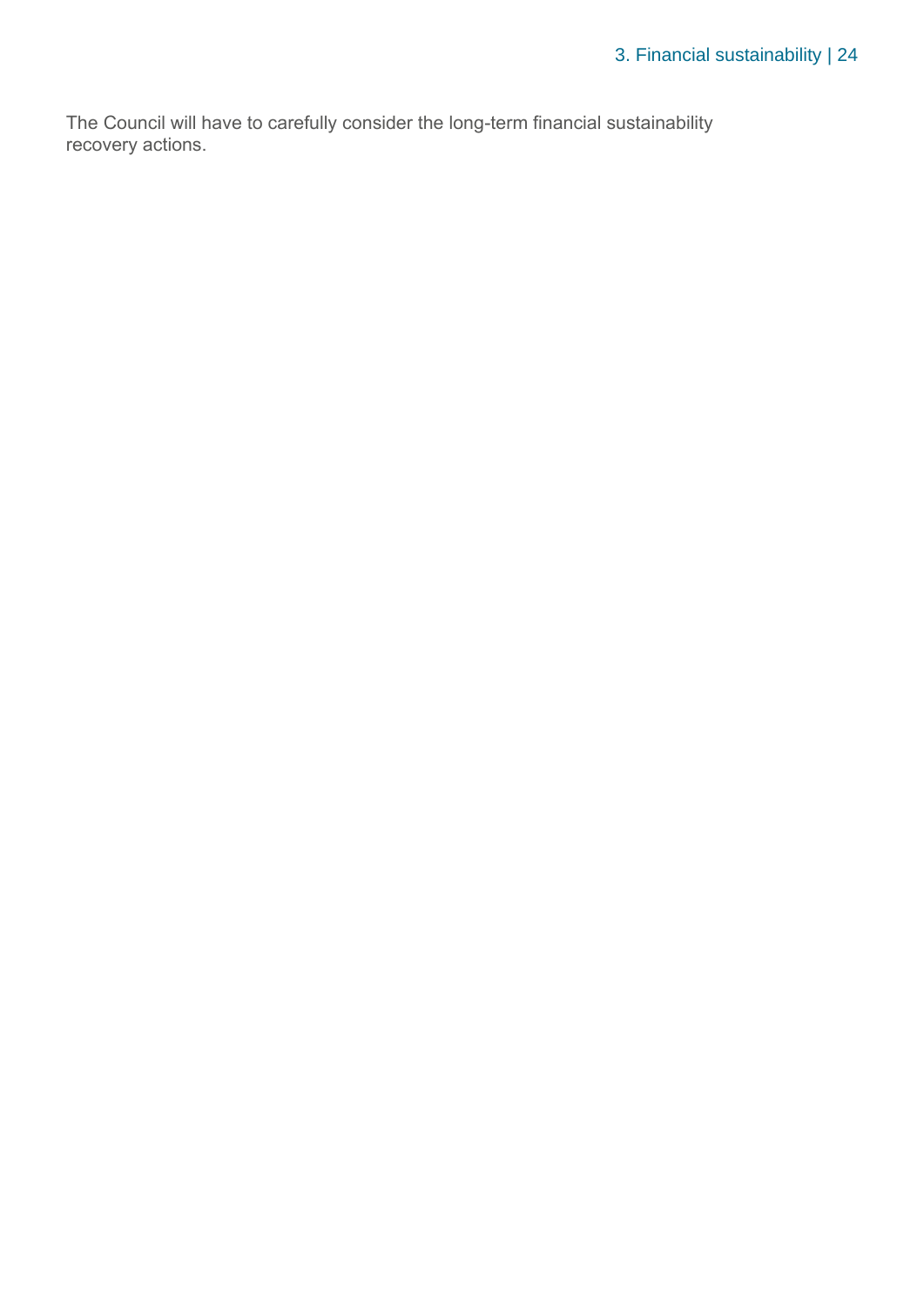# <span id="page-24-0"></span>**4. Governance and**

# **transparency**

The effectiveness of scrutiny and oversight and transparent reporting of information

# **Main Judgements**

The Council has appropriate governance arrangements in place. We recognise that in responding to the Covid-19 pandemic the Council revised its governance arrangements. The new arrangements are appropriate and support good governance and accountability.

There is effective scrutiny, challenge and informed decision making

# **Governance arrangements throughout the Covid-19 pandemic have been appropriate and operated effectively**

**72.** The Covid-19 pandemic began in the weeks prior to the start of the 2020/21 financial year. Initially, all of Council, Committee and Panel meetings were suspended. The Chief Executive was given temporary powers to make urgent business decisions in their absence. Additionally, the Operational Governance Board continued to meet and monitor council performance.

**73.** New arrangements were put in place which enabled the council to carry out a reduced programme of virtual meetings starting in June 2020. A normal programme of meetings was reinstated towards the end of 2020, on a virtual basis.

**74.** Stirling Council made changes to its governance arrangements in response to the pandemic. These have been set out in the Annual Governance Statement in annual report and accounts and included:

- Setting up a short-life working group to assess the impact of Covid-19 on governance (June 2020).
- The update of standing orders to reflect the virtual meeting arrangements (September 2020).
- Setting up a member/officer group to create a Covid-19 recovery plan (March 2021).

**75.** The internal audit 2020/21 work programme was disrupted by the pandemic with less than half of the planned audit reports being delivered. The subsequent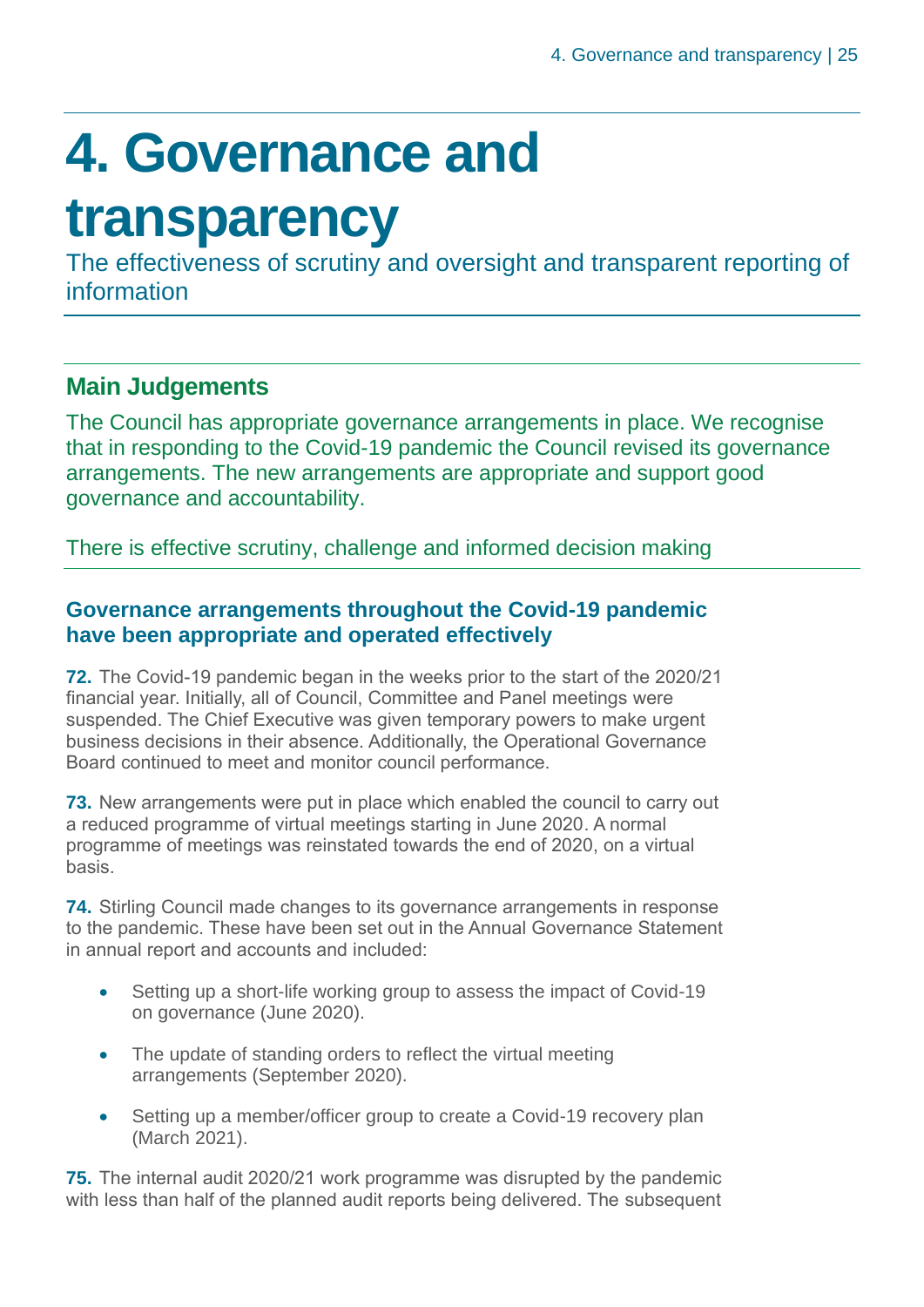completion of 2020/21 reports that had been deferred into the 2021/22 work programme ensured that there was sufficient evidence to support the conclusions in the Governance Statement.

**76.** We concluded that overall. Stirling Council has appropriate governance arrangements in place which support effective scrutiny, challenge and decision making.

## **Performance reporting in the Management Commentary of the Annual Accounts should be expanded**

**77.** Management Commentaries included in the annual accounts should provide information on a body, its main objectives and the principal risks faced. It should provide a fair, balanced and understandable analysis of a body's performance as well as helping stakeholders understand the financial statements.

**78.** The majority of the management commentary is of a good standard and clearly explains the Council's strategy, finances and links to the financial statements. The statutory requirements relating to non-financial performance are met however, there is an opportunity to take advantage of the quality performance reporting that is provided in committee papers to include performance data within the management commentary that is more relevant and specific to the challenges the Council faces.

# **Recommendation 6**

Take advantage of the quality performance reporting that is provided in committee papers to include performance data within the management commentary that is more relevant and specific to the challenges the Council faces

# **Openness and transparency**

**79.** There continues to be an increasing focus on demonstrating the best use of public money. Openness and transparency in how a body operates and makes decisions is key to supporting understanding and scrutiny. Transparency means that the public has access to understandable, relevant and timely information about how the body is taking decisions and using resources.

**80.** The Council's website allows the public to access a wide range of information including the register of members' interests, current consultations and surveys and how to make a complaint.

**81.** During the pandemic the Coronavirus (Scotland) Act 2020 suspended some of the requirements for councils to provide the public direct access to meetings. During this time, meetings were recorded and available for viewing after the meeting had taken place. To ensure compliance with the pre-Covid legislation, the Council approved that all Council, committee and panel meetings will be broadcast live on the Council's YouTube channel. This will allow members of the public to view all meetings as they occur.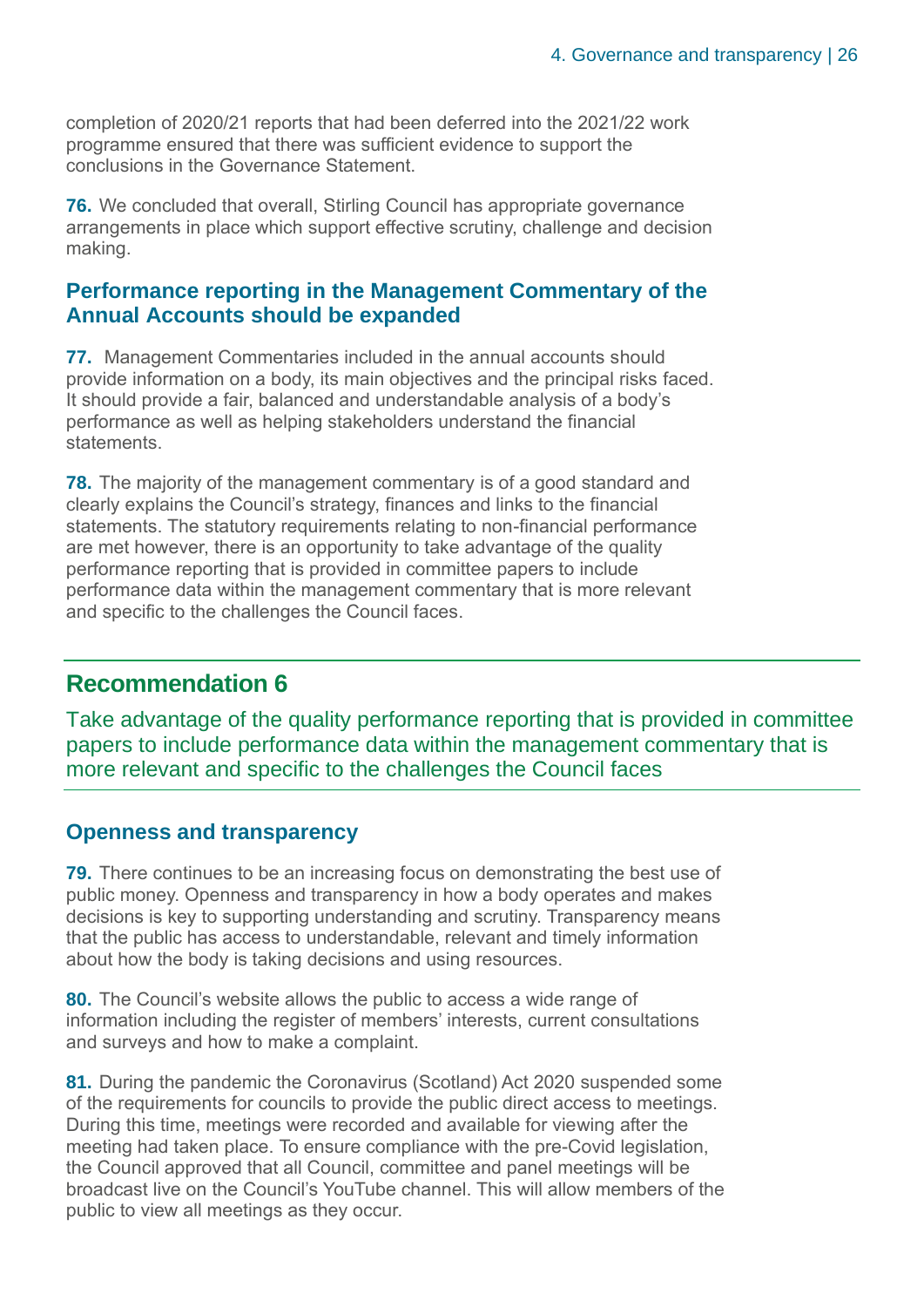**82.** Minutes from all council and committee meetings are available on the council website. However, due to a technical issue, full papers are currently only freely available for the most recent meetings. The Council should take action to resolve the issue currently affecting historic meeting papers and ensure these are fully accessible.

# **Recommendation 7**

Take action to resolve the issue currently affecting historic meeting papers and ensure these are fully accessible

**83.** Overall, we conclude that the council demonstrates a commitment to openness and transparency.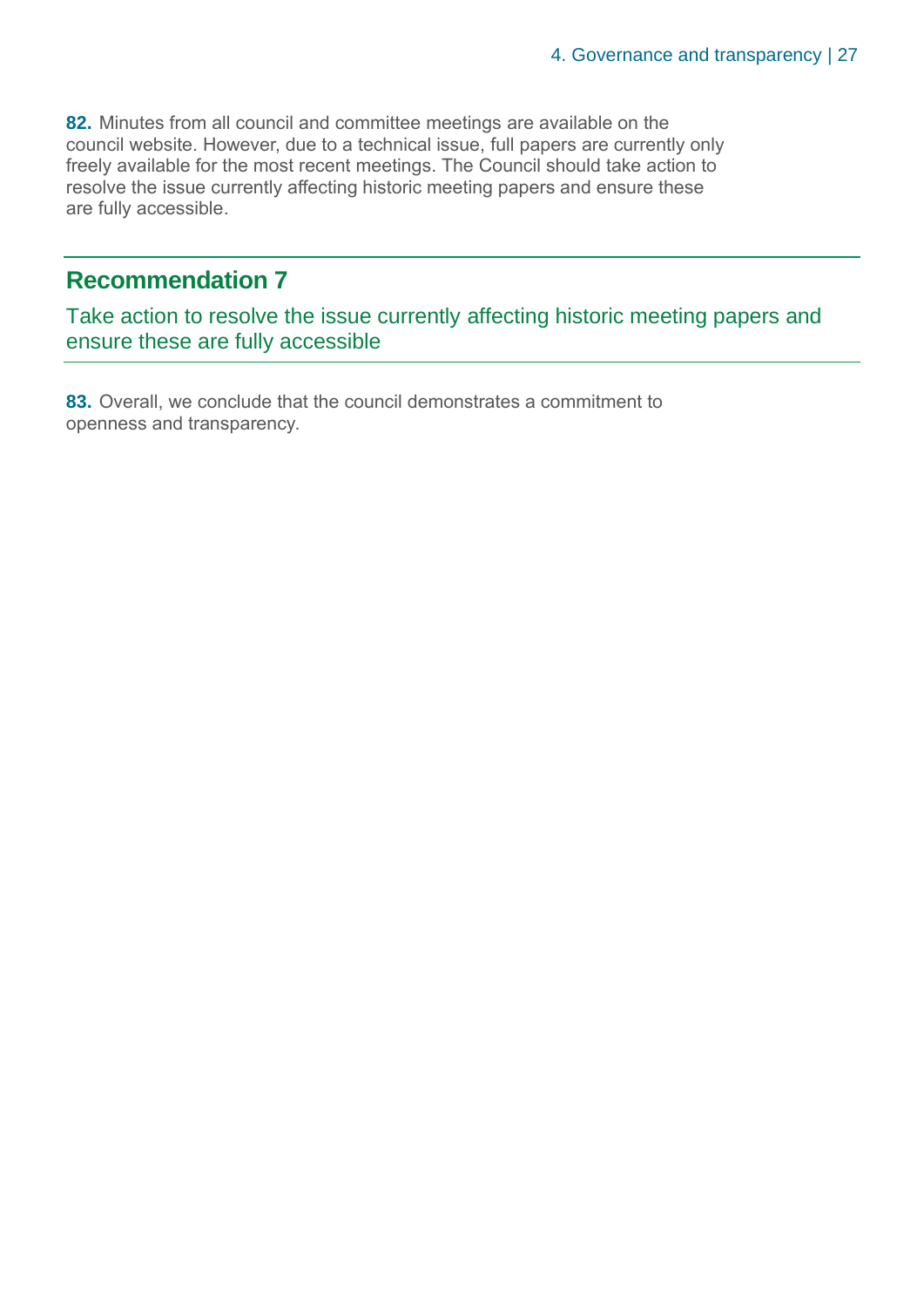# <span id="page-27-0"></span>**5. Best Value**

Using resources effectively and continually improving services.

# **Main judgements**

The Council has an appropriate and effective best value framework in place. The Council continues to make positive progress addressing the recommendations contained in our 2018/19 Best Value Assurance Report.

The Council's performance management arrangements remained effective during the pandemic.

# **The council is making good progress in securing Best Value**

**84.** Best value is assessed over the audit appointment, as part of the annual audit work. In addition, a Best Value Assurance Report (BVAR) for each council will be considered by the Accounts Commission at least once in this period. The BVAR report for the council was published in April 2019.

**85.** In the BVAR, we highlighted key areas where the Council should focus its improvement activities on going forward. The report made ten recommendations relating to areas for further development including:

- the need to introduce a structured approach to self-evaluation to deliver continuous improvement
- demonstrating the use of benchmarking and customer satisfaction information to identify areas for improvement
- improving public performance reporting, to show a summary of the Council's performance against the business plan objectives
- developing a more regular and structured approach to staff consultation and engagement.

**86.** We followed up on BVAR recommendations in our 2019/20 annual audit and reported that the council had made positive progress. This continues to be the case in 2020/21, although a number of agreed actions have been delayed as the Council focussed on responding to the pandemic, including:

- The implementation of an interactive public performance monitoring tool
- The implementation of a digital staff engagement tool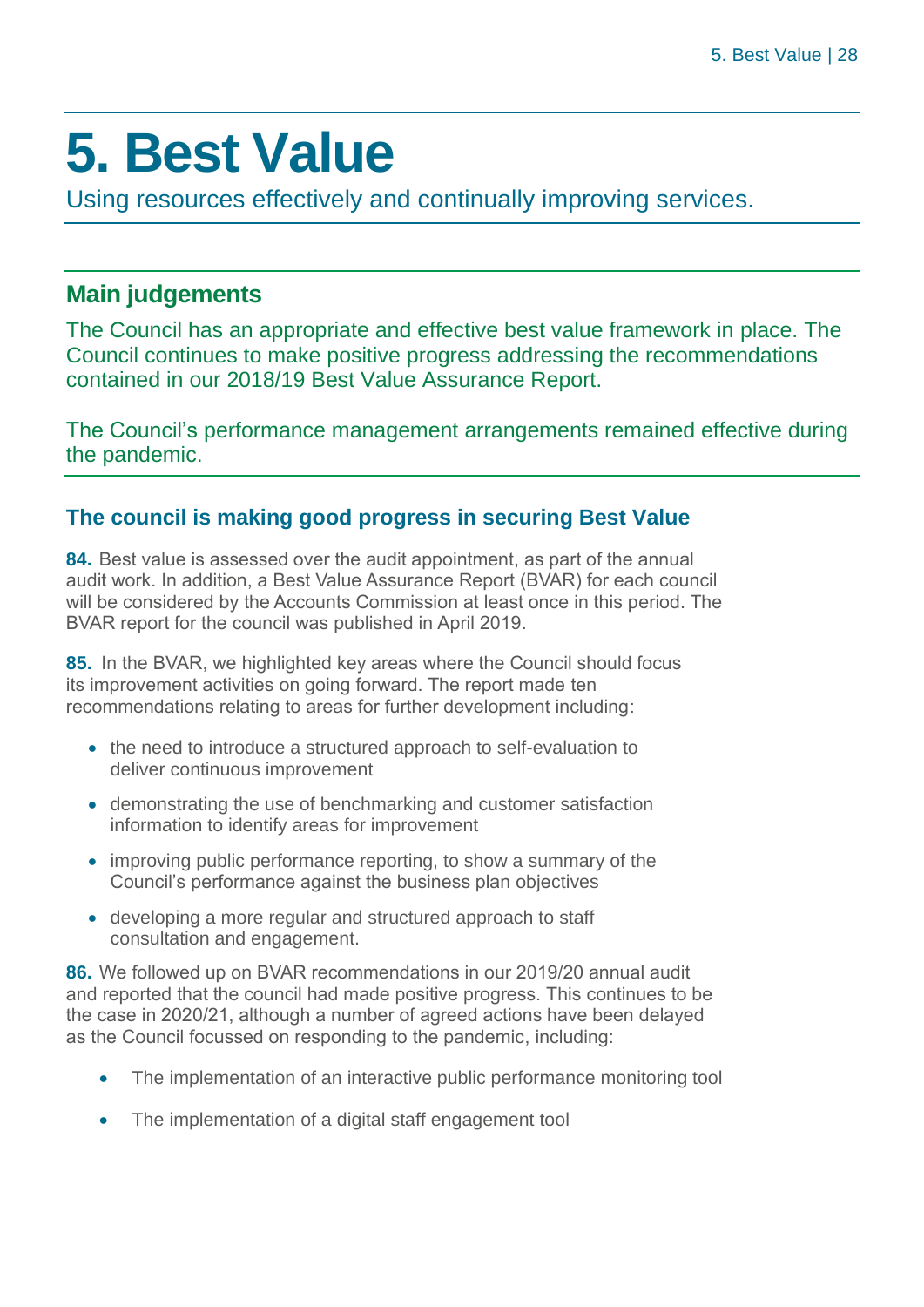## **Performance management arrangements remained effective during the pandemic**

**87.** Our Annual Audit Plan included a risk relating to the Council's ability to exercise effective performance management during the pandemic.

**88.** At the outset of the pandemic in March 2020 the Council's normal committee schedule was suspended, meaning that normal performance reporting was not possible. As noted in paragraph 72 the Operational Governance Board continued to meet during this time and papers to the board included detail performance reporting, similar to that going to committee under normal circumstances. Performance management arrangements through committees resumed towards the end of 2020.

**89.** Service performance was impacted by the pandemic in a number of ways:

- School premises were closed and education was delivered remotely
- Access to respite services for carers through the Children and Family services were suspended
- Regulatory inspections were suspended, often due to the closure of related businesses during lockdown
- In person visits from the Children and Families service were reduced
- Libraries were closed

**90.** Overall, the council's ability to monitor and manage performance remained effective during the pandemic, but we recognise that, service performance and delivery was impacted in a number of ways.

# **Statutory performance indicators (SPIs) are being monitored**

**91.** The Accounts Commission has a statutory responsibility to define the performance information that councils must publish. In turn, councils have their own responsibility, under their Best Value duty, to report performance to the public. The commission does not prescribe how councils should report this information but expects them to provide the public with fair, balanced and engaging performance information.

**92.** The Accounts Commission issued a revised 2018 Statutory Performance Information Direction in December 2018 which requires a council to report:

- its performance in improving local public services provided by the council (on its own and with its partners and communities), and progress against agreed desired outcomes
- its own assessment and independent audit assessments of how it is performing against its duty of Best Value, and how it plans to improve these assessments and how it (with its partners where appropriate) has engaged with and responded to its diverse communities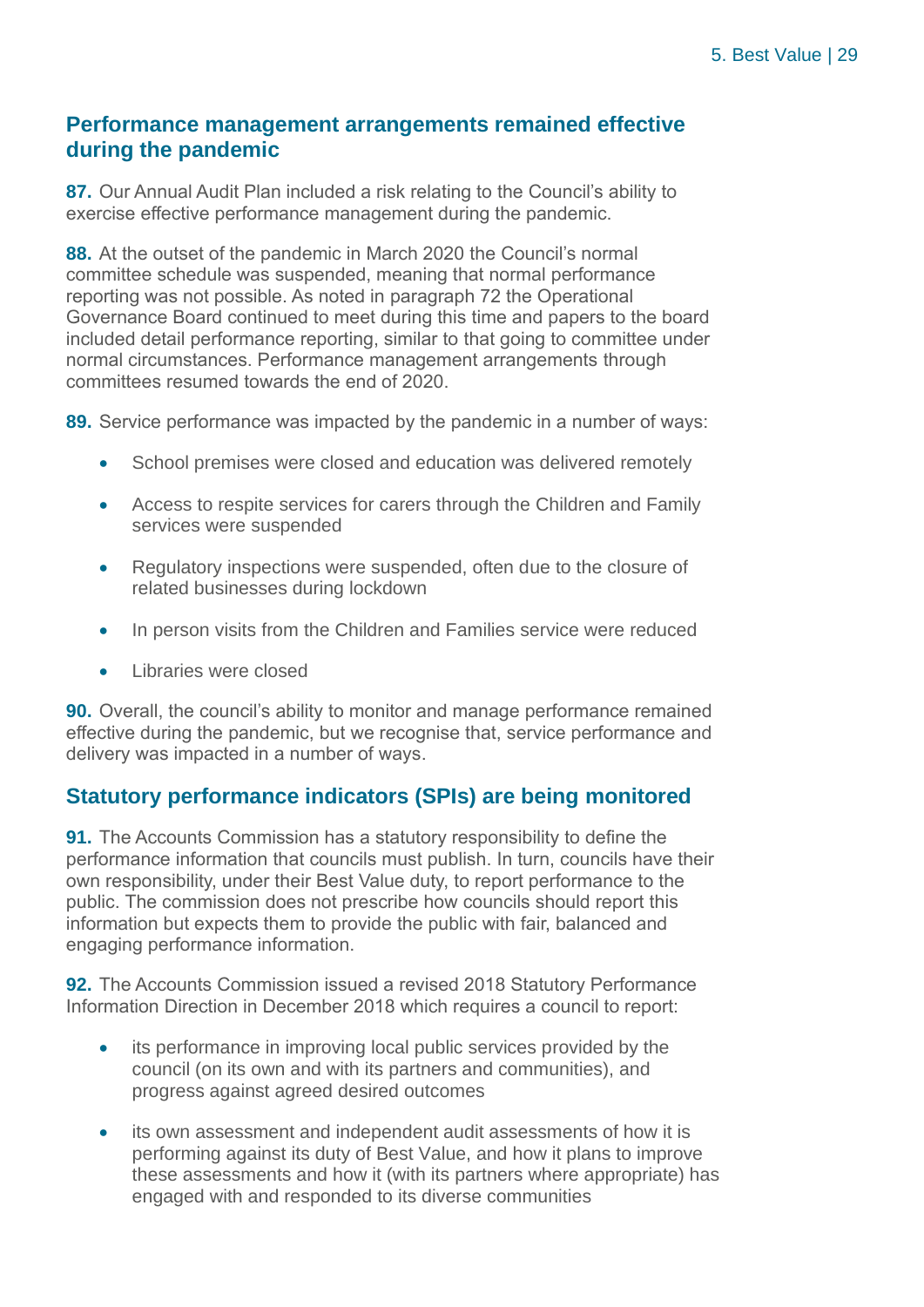**93.** We evaluated Stirling Council's arrangements for fulfilling the above requirements as part of our 2019/20 audit and concluded these were effective. As noted in paragraph 88, the pandemic has not significantly impacted the Council's ability to collect data on performance. Data on 2020/21 SPIs is expected to be reported in December 2021.

## **Stirling Council continues to perform well in comparison to other councils**

**94.** The Council participates in the [Local Government Benchmarking](http://www.improvementservice.org.uk/local-government-benchmarking-framework.html)  [Framework](http://www.improvementservice.org.uk/local-government-benchmarking-framework.html) (LGBF). The framework aims to bring together a wide range of information about how all Scottish Councils perform in delivering better services to local communities, including the cost of services and how satisfied citizens are with them.

**95.** Stirling Council continues to perform well in comparison to other councils as shown in Exhibit 10.



## **Exhibit 10 Stirling Council LGBF relative performance 2015/16 to 2019/20**

Note: Measuring council performance involves considering how all councils are performing, from lowest to highest for each indicator. From this, it is possible to see how one council compares with all other councils. Relative performance against other councils is divided into four equal bands, or quartiles. The first quartile contains the best-performing councils for that indicator and the fourth quartile contains the poorest-performing councils. The above data is based on 40 indicators which have been reported every year in the LGBF since 2013/14. Source: Audit Scotland, and Local Government Benchmarking Framework, Improvement Service, 2018/19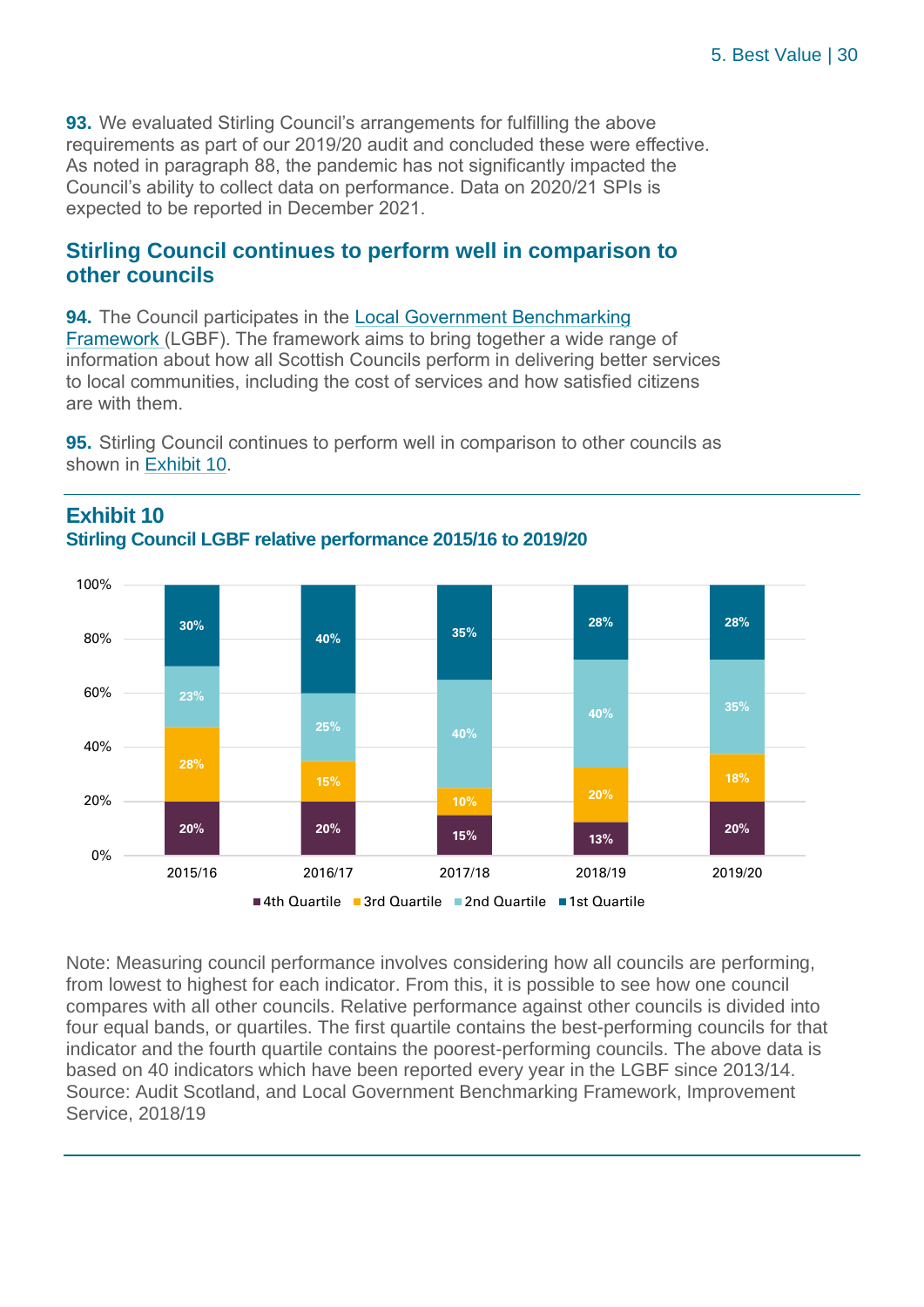## **The Council is in the process of updating corporate performance measures**

**96.** As noted in paragraph 69, the council approved a new 10-year strategy in December 2020. Management are in the process of revising the corporate key performance indicators in line with the updated strategy.

## **National performance audit reports**

**97.** Audit Scotland carries out a national performance audit programme on behalf of the Accounts Commission and the Auditor General for Scotland. During 2020/21, Audit Scotland published a number of reports were issued which may be of interest to the body. These are outlined in [Appendix 3.](#page-41-0)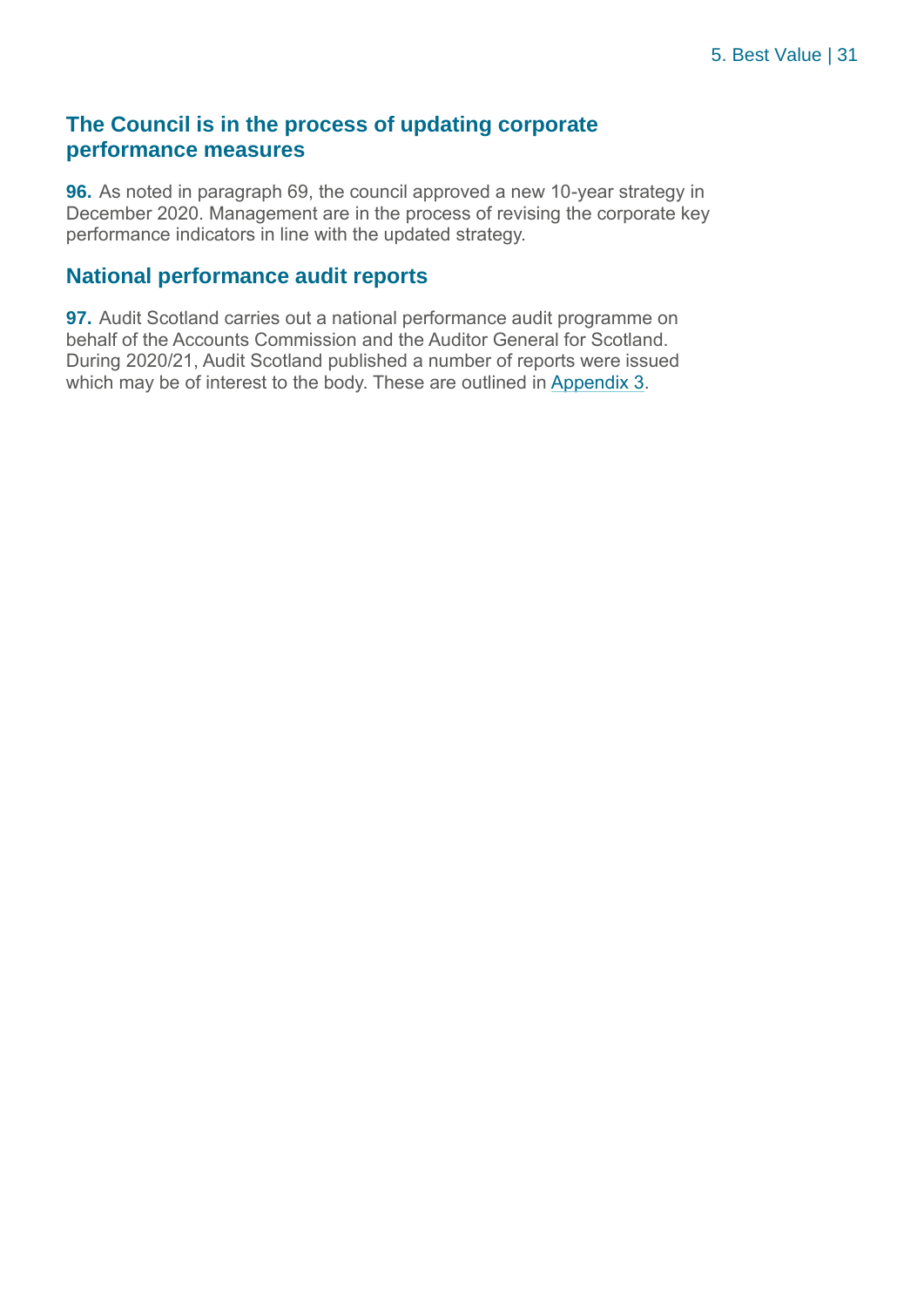# <span id="page-31-0"></span>**Appendix 1** Action plan 2020/21

# **2020/21 recommendations**

| <b>Issue/risk</b>                                                                                                                                                                                                                                                                                                     | <b>Recommendation</b>                                                                                         | <b>Agreed management</b><br>action/timing                                                                                                                                                                                                                                                                                                                                                                                                                                                                              |
|-----------------------------------------------------------------------------------------------------------------------------------------------------------------------------------------------------------------------------------------------------------------------------------------------------------------------|---------------------------------------------------------------------------------------------------------------|------------------------------------------------------------------------------------------------------------------------------------------------------------------------------------------------------------------------------------------------------------------------------------------------------------------------------------------------------------------------------------------------------------------------------------------------------------------------------------------------------------------------|
| 1. Receipt of data from<br>group components<br>One material audit<br>adjustment and a number of<br>non-material adjustments<br>were processed as a result of<br>updated information being<br>received from group<br>components after the<br>preparation of Stirling<br><b>Council's unaudited Annual</b><br>Accounts. | Work with partner bodies to<br>increase the accuracy and<br>timeliness of information on<br>group components. | Agreed action:<br>The Council's Finance team<br>will meet with relevant partner<br>bodies to discuss and agree<br>actions to ensure the receipt<br>of accurate and timely<br>information for inclusion in<br>the Council's draft Abstract of<br>Accounts.<br>Responsible officer:<br><b>Accounting Operations</b><br>Manager                                                                                                                                                                                           |
| Risk – Late receipt of<br>information increases the<br>likelihood of misstatement in<br>the accounts.                                                                                                                                                                                                                 |                                                                                                               | Agreed date: February 2022                                                                                                                                                                                                                                                                                                                                                                                                                                                                                             |
| 2. Target value for                                                                                                                                                                                                                                                                                                   | The council should assess                                                                                     | Agreed action:                                                                                                                                                                                                                                                                                                                                                                                                                                                                                                         |
| uncommitted reserves<br><b>Stirling Council has exceeded</b><br>the target level of<br>uncommitted reserves set out<br>by its reserves policy for the<br>last 3 years.<br>Risk – There is a risk that the<br>benchmark used to assess<br>reserves levels is no longer<br>appropriate.                                 | whether the target value for<br>uncommitted reserves<br>remains appropriate.                                  | Consideration of the reserves<br>strategy will form a key<br>component of the 2022/23<br>revenue budget process.<br>The current target of 2%-<br>2.5% of total budget was set<br>some years ago, and has<br>been exceeded with Council<br>approval. Given the<br>continuing financial<br>uncertainty within local<br>government, exacerbated by<br>the challenges of the Covid-<br>19 pandemic, consideration<br>will be given to resetting the<br>target level for the coming<br>years.<br>Responsible officer: Chief |
|                                                                                                                                                                                                                                                                                                                       |                                                                                                               | <b>Finance Officer</b>                                                                                                                                                                                                                                                                                                                                                                                                                                                                                                 |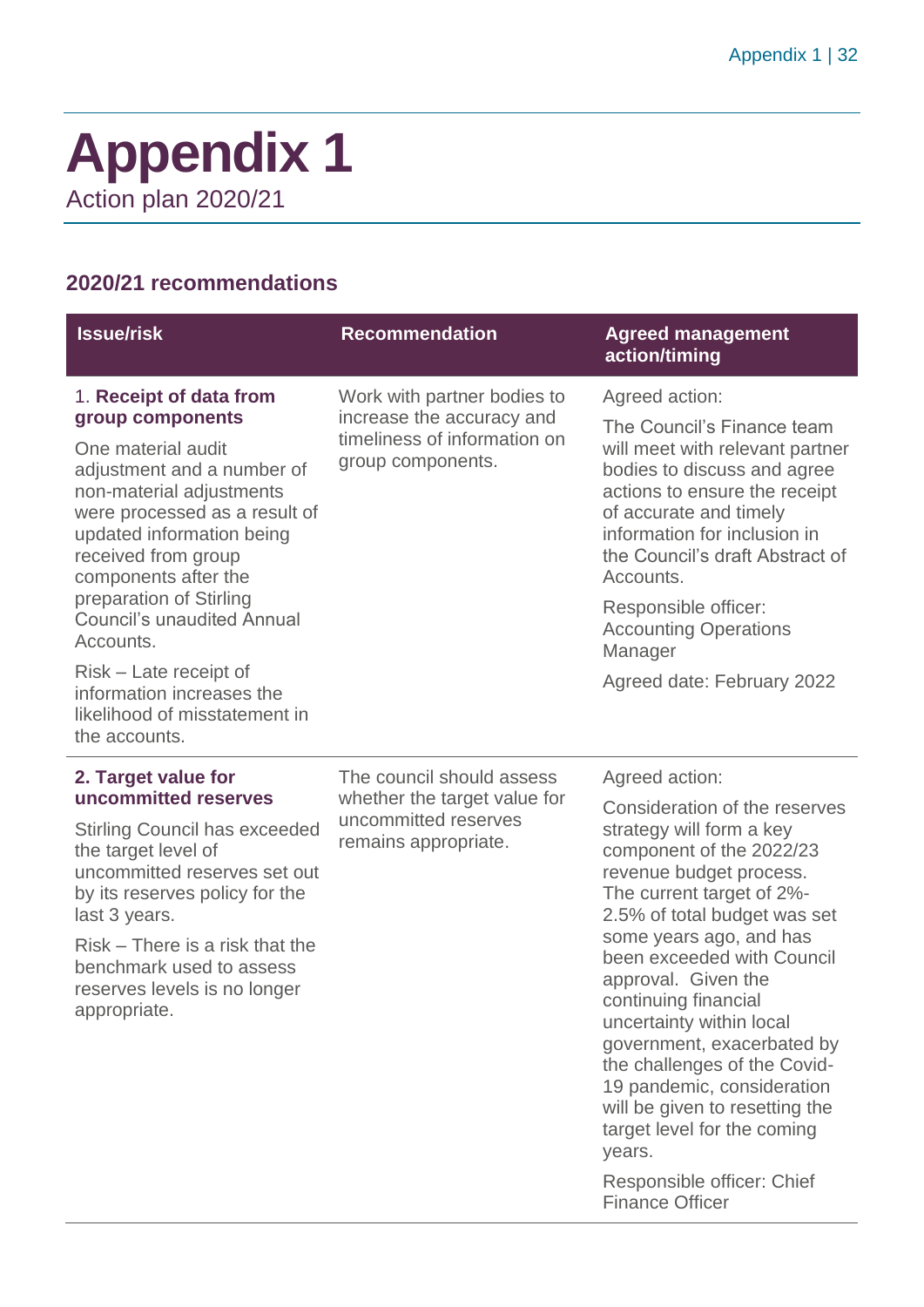| <b>Issue/risk</b>                                                                                                                                                                                                                                                                                                                                                           | <b>Recommendation</b>                                                                                                                                              | <b>Agreed management</b><br>action/timing                                                                                                                                                                                                                                                                                                                                                                                                                                                                                                                                                                                                      |
|-----------------------------------------------------------------------------------------------------------------------------------------------------------------------------------------------------------------------------------------------------------------------------------------------------------------------------------------------------------------------------|--------------------------------------------------------------------------------------------------------------------------------------------------------------------|------------------------------------------------------------------------------------------------------------------------------------------------------------------------------------------------------------------------------------------------------------------------------------------------------------------------------------------------------------------------------------------------------------------------------------------------------------------------------------------------------------------------------------------------------------------------------------------------------------------------------------------------|
|                                                                                                                                                                                                                                                                                                                                                                             |                                                                                                                                                                    | Agreed date: February 2022                                                                                                                                                                                                                                                                                                                                                                                                                                                                                                                                                                                                                     |
| 3. Ensuring effective use of<br>temporary reserves arising<br>to fund the Council's<br>pandemic response<br><b>Stirling Council's earmarked</b><br>reserves relating to the<br>pandemic response totalled<br>£17,020 million as at 31<br>March 2021.<br>Risk – Without careful<br>consideration, there is a risk<br>that this temporary funding is<br>not used effectively. | The Council should ensure<br>that temporary Covid-19<br>related reserves are directed<br>effectively and line with<br>Council strategy and strategic<br>objectives | Agreed action:<br>The use of Covid-19 funding<br>has been considered and<br>reported to the Council for<br>decision on their deployment.<br>This includes the mitigation of<br>income loss and the funding<br>of additional costs related to<br>costs. Furthermore, the<br><b>Member/Officer Covid</b><br>Recovery Group has been<br>considering the deployment<br>of funding towards any<br>measures necessary to<br>address the harmful impacts<br>of the pandemic. This<br>considered and structured<br>approach will be maintained.                                                                                                        |
|                                                                                                                                                                                                                                                                                                                                                                             |                                                                                                                                                                    | Responsible officer: Chief<br><b>Finance Officer</b>                                                                                                                                                                                                                                                                                                                                                                                                                                                                                                                                                                                           |
|                                                                                                                                                                                                                                                                                                                                                                             |                                                                                                                                                                    | Agreed date: February 2022                                                                                                                                                                                                                                                                                                                                                                                                                                                                                                                                                                                                                     |
| 4. Periodic accounts<br>receivable reconciliations<br>Accounts receivable<br>reconciliations were not<br>carried out for and signed off<br>for much of the year.<br>Risk – The lack of periodic<br>reconciliations increases the<br>risk of errors within<br>receivables going unnoticed.                                                                                   | Management should carry out<br>periodic accounts receivable<br>reconciliations in line with<br>industry standard practice                                          | Agreed action:<br>Since the outset of the<br>pandemic back in March<br>2020, the Creditors team<br>have experienced<br>significantly increased levels<br>of workload as a result of<br>required changes to invoice<br>payment processes, the<br>provision of support to the<br>various Scottish Government<br>business support and<br>vulnerable persons support<br>schemes, together with the<br>impact of remote home-<br>working. The prioritisation of<br>such tasks meant that the<br>reconciliations were not<br>undertaken as periodically as<br>they might normally have<br>been and as things settle, we<br>would expect to return to |

normal practices.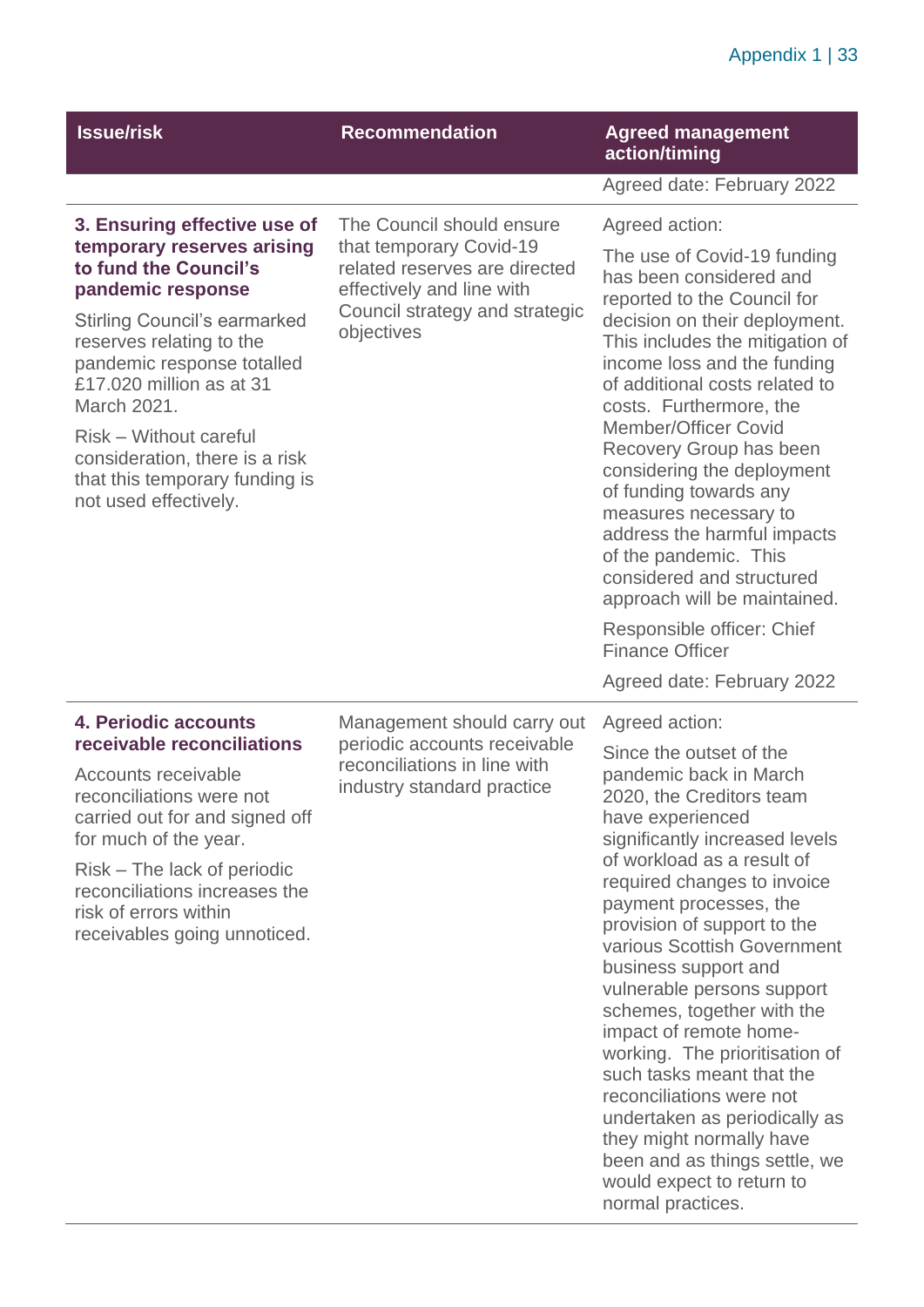# Appendix 1 | 34

| <b>Issue/risk</b>                                                                                                                                                                                                                             | <b>Recommendation</b>                                                                                                                                                           | <b>Agreed management</b><br>action/timing                                                                                                                                                                                                                                                                                        |
|-----------------------------------------------------------------------------------------------------------------------------------------------------------------------------------------------------------------------------------------------|---------------------------------------------------------------------------------------------------------------------------------------------------------------------------------|----------------------------------------------------------------------------------------------------------------------------------------------------------------------------------------------------------------------------------------------------------------------------------------------------------------------------------|
|                                                                                                                                                                                                                                               |                                                                                                                                                                                 | Processes will be re-stated to<br>ensure that accounts<br>receivable reconciliations are<br>carried out and signed off on<br>a regular basis throughout<br>the year.                                                                                                                                                             |
|                                                                                                                                                                                                                                               |                                                                                                                                                                                 | Responsible officer: Finance<br><b>Team Leader (Corporate</b><br>Accounting)                                                                                                                                                                                                                                                     |
|                                                                                                                                                                                                                                               |                                                                                                                                                                                 | Agreed date: with immediate<br>effect                                                                                                                                                                                                                                                                                            |
| 5. Valuation methodology                                                                                                                                                                                                                      | Management should consider                                                                                                                                                      | Agreed action:                                                                                                                                                                                                                                                                                                                   |
| <b>Stirling Council currently</b><br>revalues fixed assets over a<br>5-year rolling programme with<br>different classes of asset<br>being revalued each year.<br>Risk – Movements in<br>valuation may be uneven<br>over the 5-year programme. | a valuation methodology<br>whereby 20% of each class<br>of asset is revalued each<br>year.                                                                                      | A report on the implications<br>from any potential change to<br>the current asset valuation<br>methodology will be prepared<br>for the Chief Finance Officer's<br>consideration and decision.<br>This will not result in a<br>change for the 21/22<br>accounts as the valuation<br>process for this year is<br>already underway. |
|                                                                                                                                                                                                                                               |                                                                                                                                                                                 | Responsible officer: Senior<br><b>Estates Surveyor and</b><br><b>Finance Team Leader</b><br>(Corporate Accounting)<br>Agreed date: January 2022                                                                                                                                                                                  |
| <b>6. Performance reporting</b>                                                                                                                                                                                                               | The Council should take                                                                                                                                                         | Agreed action:                                                                                                                                                                                                                                                                                                                   |
| within the Management<br><b>Commentary</b>                                                                                                                                                                                                    | advantage of the quality<br>performance reporting that is                                                                                                                       | The Council will continue to                                                                                                                                                                                                                                                                                                     |
| Non-financial information<br>within the Management<br>Commentary meets the<br>statutory requirements but                                                                                                                                      | provided in committee papers<br>to include performance data<br>within the management<br>commentary that is more<br>relevant and specific to the<br>challenges the Council faces | review and further improve on<br>the disclosure of all non-<br>financial performance<br>information within the<br>Management Commentary.                                                                                                                                                                                         |
| could be improved.<br>Risk – There is a risk the<br>Council misses an                                                                                                                                                                         |                                                                                                                                                                                 | Responsible officer:<br><b>Accounting Operations</b>                                                                                                                                                                                                                                                                             |
| opportunity to give a high<br>quality review of its<br>performance within the                                                                                                                                                                 |                                                                                                                                                                                 | Manager<br>Agreed date: 31 March 2022                                                                                                                                                                                                                                                                                            |

Annual Accounts.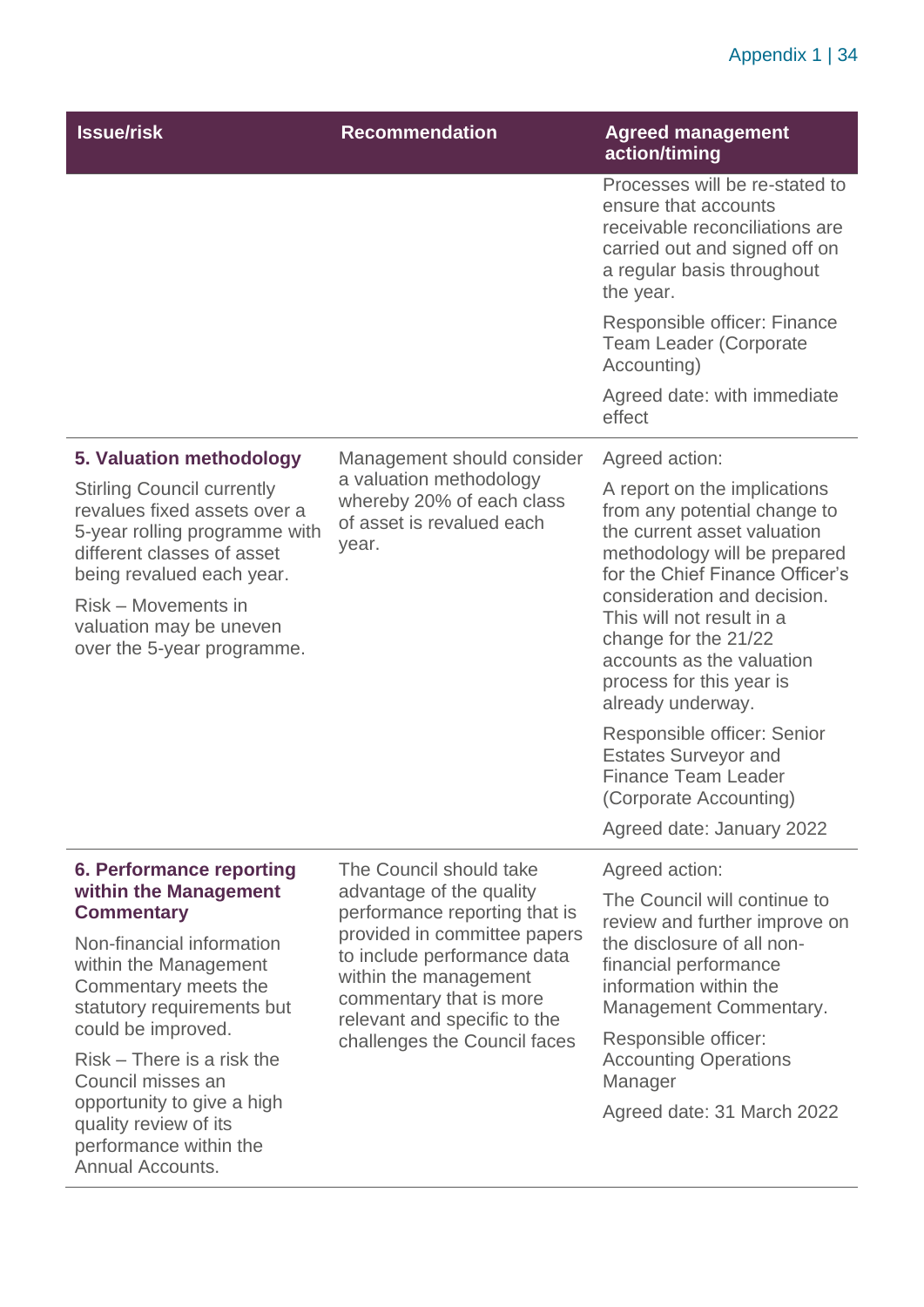### Appendix 1 | 35

#### **7. Accessibility of meeting papers**

Full meeting papers, including detailed reports, are only freely available on the Council website for the most recent meetings.

Risk – There is a risk that the Council isn't being fully transparent.

The Council should take action to resolve the issue currently affecting historic meeting papers and ensure these are fully accessible

### **Issue/risk Recommendation Agreed management Recommendation action/timing**

Agreed action:

As per paragraph 82 of the report, minutes of all council and committee meetings are available on the Council's website. These are held within a back end system that also holds all associated papers. Until the very recent emergence of a technical issue relating to the interface between the back end system and some web browsers, all papers were available alongside the minutes to all users. Minutes and all papers can still be accessed by those using the Firefox or Internet Explorer web browsers.

Digital and IT colleagues are working on a fix to remedy this as soon as possible. In the longer term, work is ongoing on the development of a new Council website that will remove this issue and ensure that all minutes and papers are available irrespective of the web browser used.

It should be noted that the minutes and papers relating to the most recent committee cycle are currently available on the website and, in the meantime, all previous papers are available on request via the Council's Democratic Service. A message has been added to the website to explain that and provide an email address for requests.

Responsible officer: Chief Governance Officer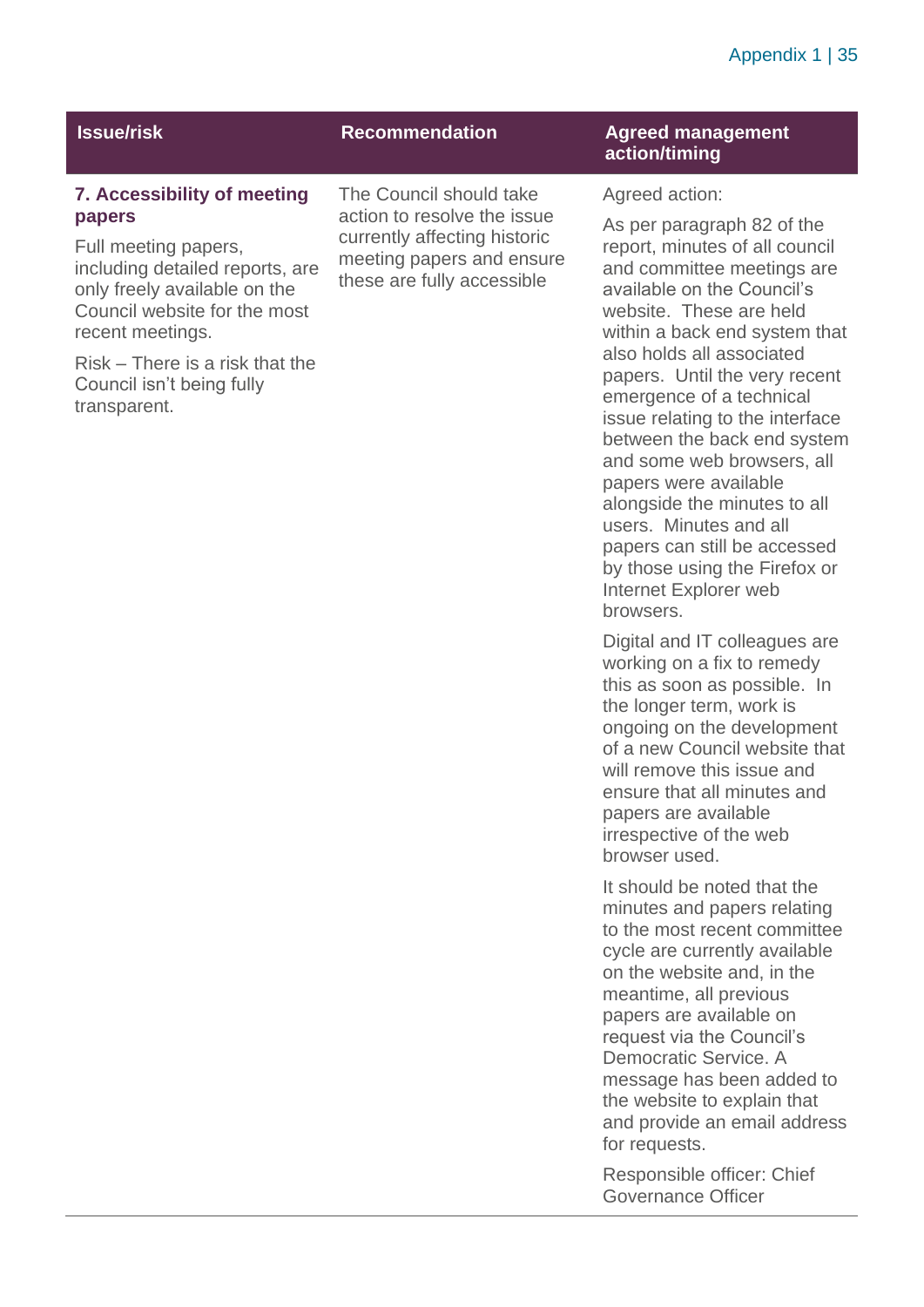| <b>Issue/risk</b> | <b>Recommendation</b> | <b>Agreed management</b><br>action/timing |
|-------------------|-----------------------|-------------------------------------------|
|                   |                       | Agreed date: with immediate<br>effect     |
|                   |                       |                                           |

# **Follow-up of prior year recommendations**

| <b>Issue/risk</b>                                                                                                                                                                                                                                                                                   | <b>Recommendation</b>                                                                                                                                                                                                                                                                                                                                                                                                                                              | <b>Agreed management</b><br>action/timing                                                                                                                                                                                                                                                                                                                                     |
|-----------------------------------------------------------------------------------------------------------------------------------------------------------------------------------------------------------------------------------------------------------------------------------------------------|--------------------------------------------------------------------------------------------------------------------------------------------------------------------------------------------------------------------------------------------------------------------------------------------------------------------------------------------------------------------------------------------------------------------------------------------------------------------|-------------------------------------------------------------------------------------------------------------------------------------------------------------------------------------------------------------------------------------------------------------------------------------------------------------------------------------------------------------------------------|
| 8. Capital Programme<br>The general fund capital<br>programme experienced<br>slippage in 2019/20. The<br>general fund has experienced<br>slippage in each of the last<br>six financial years.<br><b>Risk:</b> There is a risk that<br>ongoing slippage could<br>impact the Council's<br>priorities. | The Council should ensure<br>that any slippage and<br>reprofiling of general fund<br>capital projects continues to<br>support the Council's<br>strategic priorities.<br><b>Update Nov 2021:</b><br>Capital slippage increased in<br>2020/21, this<br>recommendation from our<br>2019/20 report remains<br>relevant.                                                                                                                                                | In Progress<br>Revised action:<br>The progress of the 2021/22<br>capital programme is being<br>reassessed in the light of the<br>labour market and supply<br>chain problems currently<br>being experienced, and<br>mitigating actions are being<br>considered where<br>appropriate. Officers<br>continue to monitor and<br>report on the milestones on<br>individual projects |
|                                                                                                                                                                                                                                                                                                     |                                                                                                                                                                                                                                                                                                                                                                                                                                                                    | Responsible officer: Chief<br><b>Finance Officer</b><br>Revised date: 31 March 2022                                                                                                                                                                                                                                                                                           |
|                                                                                                                                                                                                                                                                                                     |                                                                                                                                                                                                                                                                                                                                                                                                                                                                    |                                                                                                                                                                                                                                                                                                                                                                               |
| 9. Financial Sustainability<br>The Covid-19 pandemic has<br>introduced further financial<br>challenges.<br><b>Risk:</b> The Council may not be<br>able to deal with future                                                                                                                          | The Council should update its<br>In Progress<br>medium-term financial plan<br>as soon as more clarity on<br>the financial impacts of<br>Covid-19 is obtained.<br><b>Update Nov 2021:</b><br>The Council the monitors<br>Covid-19 impact and<br>anticipates pressures in the<br>next financial year. However,<br>the medium and long term<br>plans do not take into<br>account the impact to Covid-<br>19. As a result, this<br>recommendation remains<br>relevant. | <b>Revised action:</b><br>The Council has already<br>considered the impact of the<br>Covid-19 pandemic and has<br>taken decisions to deploy                                                                                                                                                                                                                                   |
| financial challenges and<br>deliver required savings<br>without adversely impacting<br>service delivery.                                                                                                                                                                                            |                                                                                                                                                                                                                                                                                                                                                                                                                                                                    | funding to mitigate the impact<br>during 2020/21 and 2021/22.<br>The ongoing impact on<br>income and expenditure will<br>continue to be monitored and<br>if necessary built into future<br>financial plans.<br>Responsible officer: Chief<br><b>Finance Officer</b>                                                                                                           |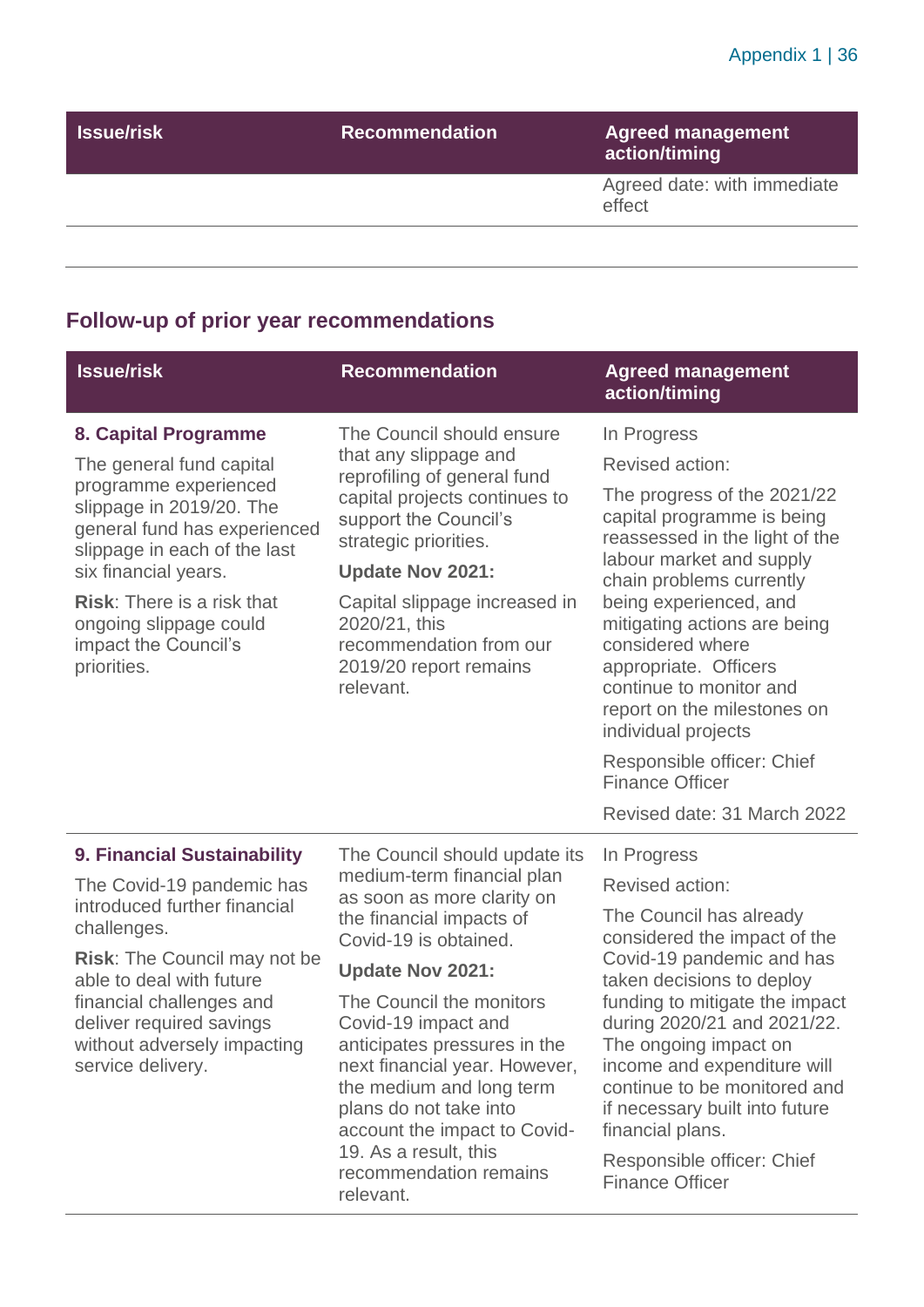### Appendix 1 | 37

## **Issue/risk Recommendation Agreed management action/timing**

Revised date: February 2022

#### **10. Senior Councillor Remuneration**

The total spent by the Council during 2019/20 was £191,961 meaning that the actual remuneration paid to Senior Councillors exceeded the maximum allowed by £15,279.

**Risk:** There is a risk the Council continue to breach the regulations.

The Council should review the structure of its Senior Councillors to ensure it does not breach Regulation 9 of the Local Governance (Scotland) Act 2004 (Remuneration) Regulations 2007

#### **Agreed action in Nov 2020**:

The recent resignation of an elected member from the Council's Administration has had the impact of reducing the number of Senior Councillors by one.

The Council will review the structure of its Senior Councillors immediately following the next Council elections in May 2022.

Responsible officer: Chief Governance Officer

Agreed date: with immediate effect and with a further review in May 2022

Agreed action not due until May 2022.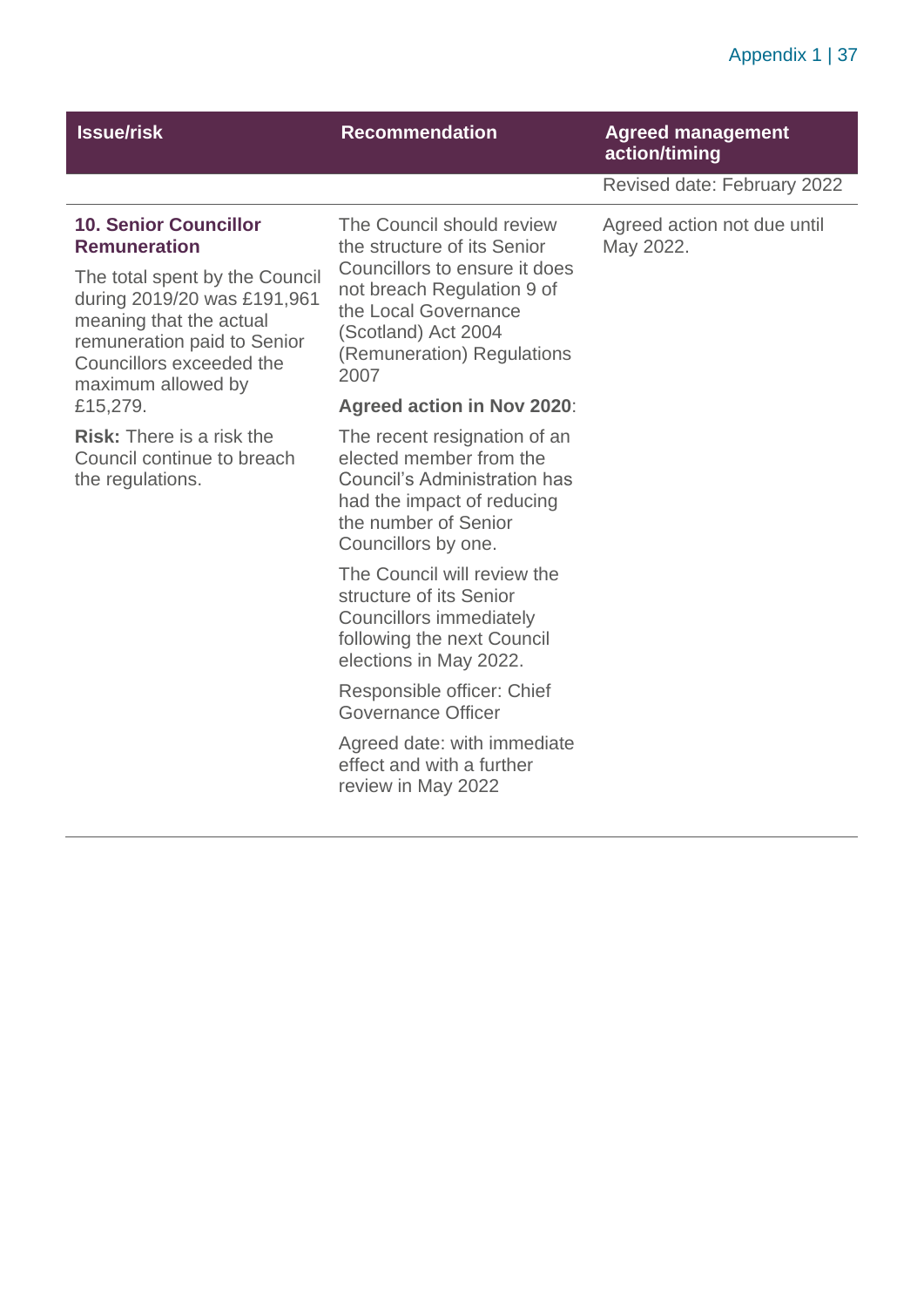# <span id="page-37-0"></span>**Appendix 2**

Significant audit risks identified during planning

The table below sets out the audit risks we identified during our planning of the audit and how we addressed each risk in arriving at our conclusion. The risks are categorised between those where there is a risk of material misstatement in the annual accounts and those relating our wider responsibility under the [Code](http://www.audit-scotland.gov.uk/report/code-of-audit-practice-2016)  [of Audit Practice 2016.](http://www.audit-scotland.gov.uk/report/code-of-audit-practice-2016)

| <b>Audit risk</b>                                                                                                                                                                                                                                                                                                                                                              | <b>Assurance procedure</b>                                                                                                                                                                                                                                   | <b>Results and conclusions</b>                                                                                   |
|--------------------------------------------------------------------------------------------------------------------------------------------------------------------------------------------------------------------------------------------------------------------------------------------------------------------------------------------------------------------------------|--------------------------------------------------------------------------------------------------------------------------------------------------------------------------------------------------------------------------------------------------------------|------------------------------------------------------------------------------------------------------------------|
| 1. Management override of<br>controls<br><b>International Auditing</b><br>Standards require that audits<br>are planned to consider the<br>risk of material misstatement<br>in the financial statements<br>caused by fraud, which is<br>presumed to be a significant<br>risk in any audit. This<br>includes the risk of fraud due<br>to the management override<br>of controls. | Detailed testing of journal<br>entries.<br>Review of accounting<br>estimates.<br>Evaluation of any significant<br>transactions that are outside<br>the normal course of<br>business.                                                                         | Our audit work did not<br>highlight any instances of<br>fraud arising from<br>management override of<br>control. |
| 2. Fraud over expenditure<br>Most public-sector bodies are<br>net expenditure bodies and<br>therefore the risk of fraud is<br>more likely to occur in<br>expenditure, due to the<br>variety and extent of<br>expenditure in delivering<br>services.<br><b>Stirling Council incurs</b>                                                                                          | Detailed testing of<br>expenditure transactions<br>focusing on the areas of<br>greatest risk and whether<br>expenditure is recorded in the<br>correct accounting year.<br>Walkthrough and testing of<br>controls identified within key<br>financial systems. | Our audit work did not<br>highlight any instances of<br>fraud over expenditure.                                  |
| significant expenditure on a<br>range of activities. The extent<br>of expenditure means there is<br>an inherent risk of fraudulent<br>or erroneous reporting of<br>expenditure to achieve a<br>desired financial position.                                                                                                                                                     |                                                                                                                                                                                                                                                              |                                                                                                                  |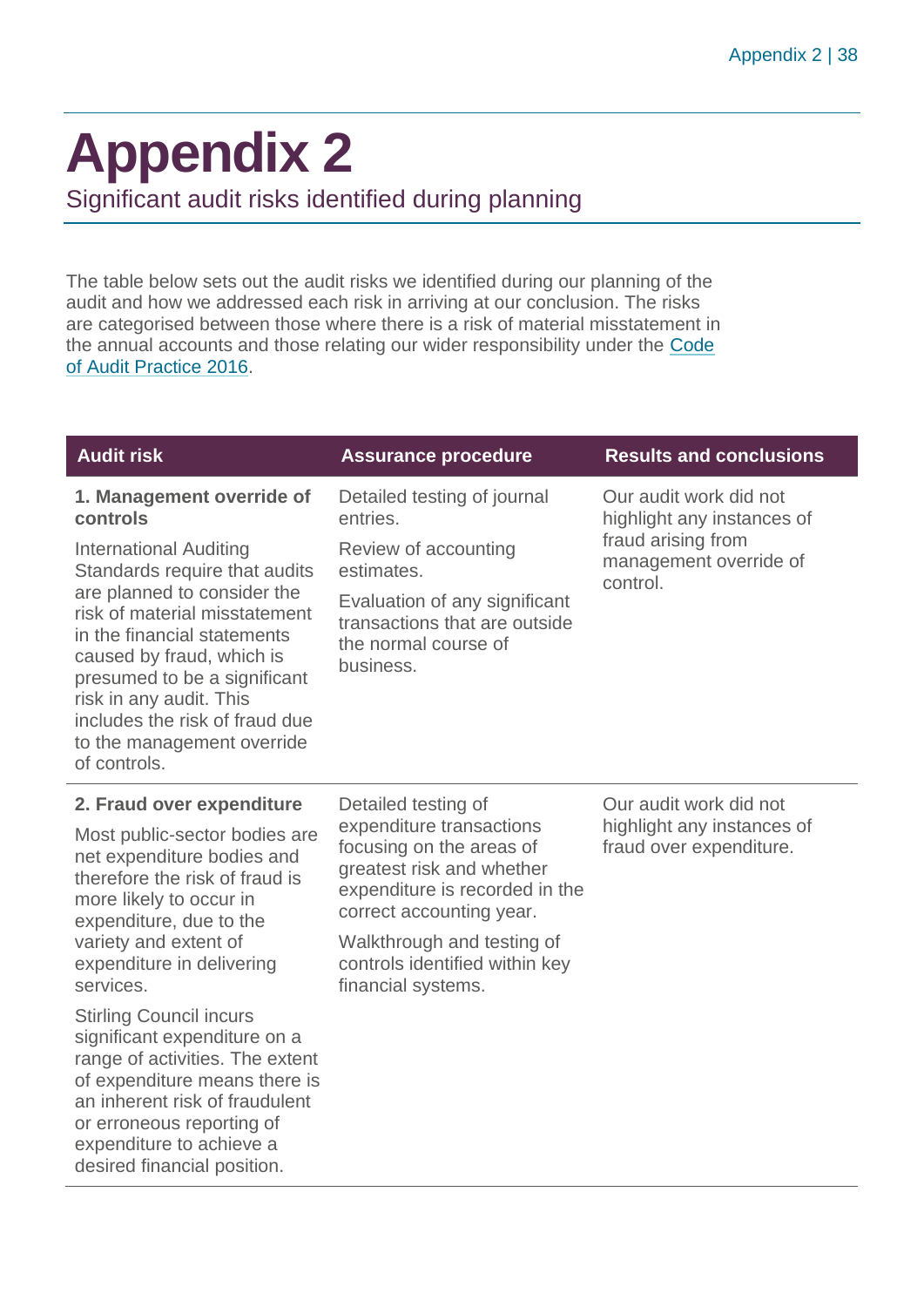### **3. Estimates and judgements in the valuation of land and buildings**

Stirling Council held land and buildings with a net book value (NBV) of over £374.492 million as at 31 March 2020. There is a significant degree of subjectivity in the valuation of land and buildings. Valuations are based on specialist and management assumptions and estimates, and changes in these can result in material changes to valuations. The impact of COVID-19 gave rise to a material valuation uncertainty within the 2019/20 valuations, and may have a similar impact in 2020/21 depending on guidance issued by RICS.

#### **Audit risk Assurance procedure Results and conclusions**

Completion of 'review of the work of Management's expert' for the professional valuer.

Review of external valuations performed in year, assessing whether they have been performed using an appropriate and relevant valuation basis/methodology by suitably qualified individuals.

Review of the controls in place by management to limit the risk of material misstatement within the valuation.

Review of the information provided to the valuer to assess for completeness

Review and assess the reasonableness of external valuations.

Assess the Council's compliance with any relevant Covid-19 guidance issued by RICS in relation to land and buildings property valuations.

#### **4. Estimates and judgements in the valuation of the pension liability**

Stirling Council recognised a net liability of £210.961 million relating to its share of Falkirk Pension Fund at 31 March 2020. There is a significant degree of subjectivity in the measurement and valuation of the pension fund liability. The valuation is based on specialist assumptions and estimates, and changes can result in material changes to the valuation.

Completion of 'review of the work of Management's expert' for the Council's actuary.

Assess the completeness and accuracy of information provided by the Council to the Falkirk Pension Fund to support the triennial revaluation process.

Review of the controls in place by management to limit the risk of material misstatement within the pension liability.

We noted no issues with:

- the reliability of the professional valuer or the reasonableness of estimates they provided.
- the controls management put in place or the accuracy of the information provided for the valuation
- compliance with the most up to date RICS guidance in relation to land and buildings property valuations during pandemic.

We noted no issues with:

- the reliability of the actuary or the reasonableness of estimates they provided.
- the controls management put in place or the accuracy of the information provided for the valuation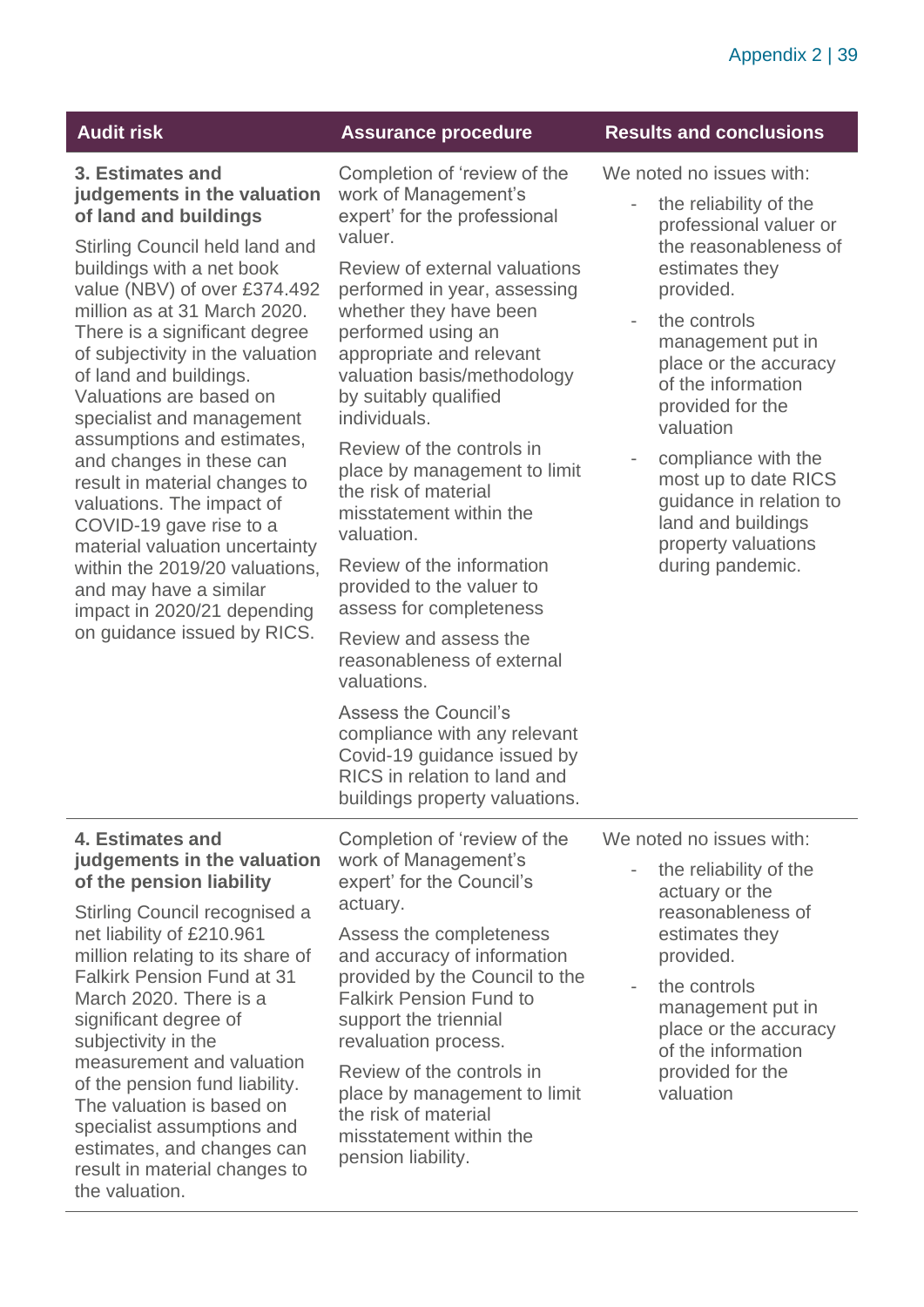**Audit risk Assurance procedure Results and conclusions**

Additionally, the triennial valuation exercise will take place for the pension fund and impact on the 2020/21 annual accounts. This exercise is more detailed than the annual valuations and will also set employer contributions rates for the next three years.

#### **5. Impact of additional funding and expenditure due to Covid-19 on the financial statements**

The Covid-19 pandemic has resulted in significant financial pressures for the council. The Scottish and UK governments have announced a range of additional funding streams for the council to support frontline services and help the council manage the financial pressures caused by Covid-19. Additional funding received via General Revenue Grant by 31 March 2021 is expected to be material in value.

The impact of Covid-19 has resulted in an associated increase in expenditure, with some new expenditure streams in 2020/21. The result of which is anticipated additional expenditure of £10.7 million related to Covid-19 activities.

Understand how the council has processed and controlled the Covid-19 related income and expenditure.

Assess how the additional income and expenditure has impacted on the financial statements

Consider how the management commentary reports on the Covid-19 related income and expenditure.

We concluded that Covid-19 related expenditure was processed through existing control processes and was correctly presented within normal Council expenditure.

We reviewed management's process for identifying and recording Covid-19 related income. We noted no issues in how this was classified within the accounts.

We noted one issue relating to the recognition of Covid-19 personal protection equipment and testing kits provided by Scottish Government. This resulted in an accounting adjustment to recognise £0.932 million of stock within the council balance sheet.

We concluded that the impact of Covid-19 income and expenditure was clearly reported within the Management Commentary of the Annual Accounts.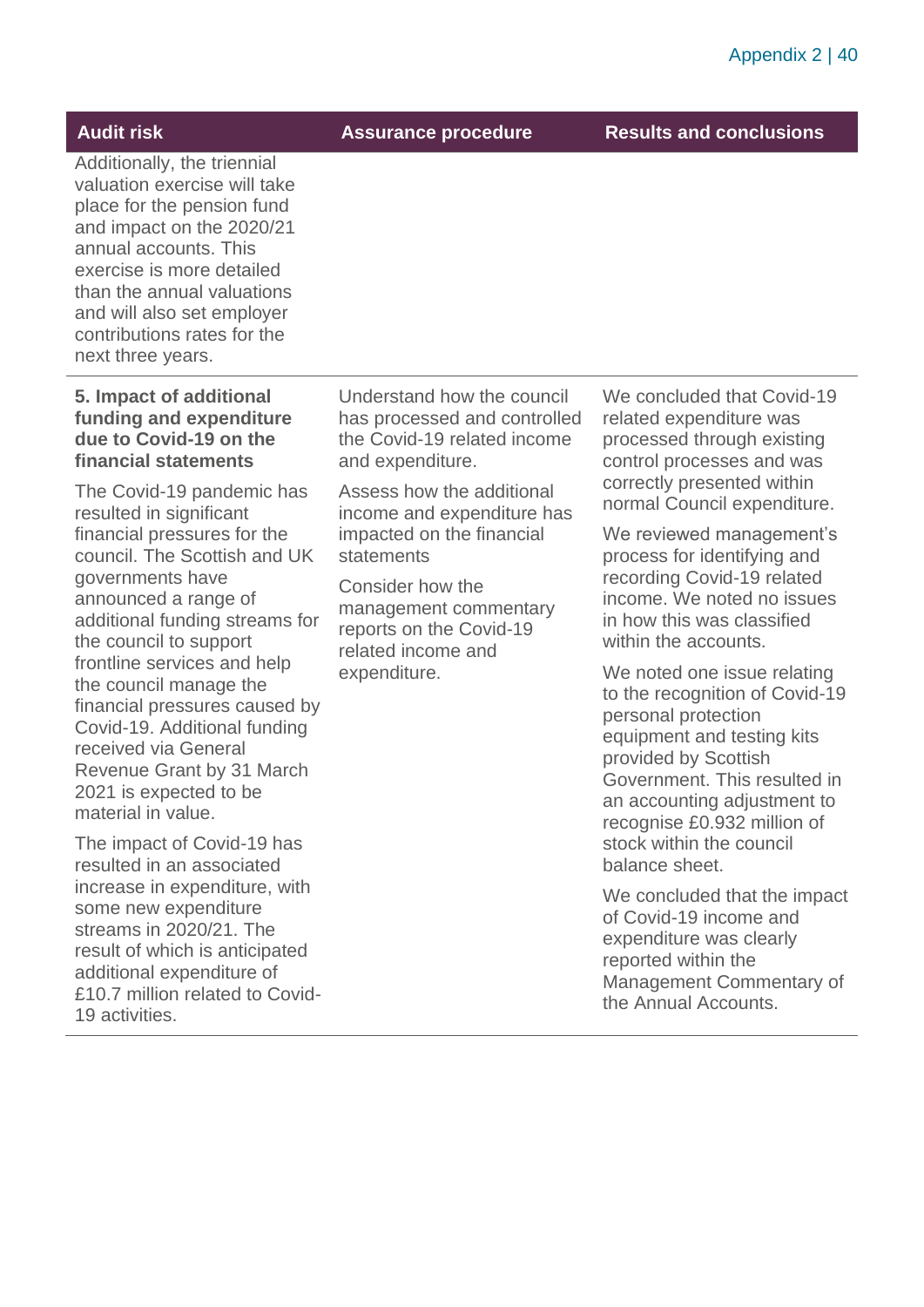# **Risks identified from the auditor's wider responsibility under the Code of Audit Practice**

### **1. Financial Sustainability**

Stirling Council has identified a long term budget gap for a number of years, in 2019/20 the 10-year shortfall was estimated to be £60 million arising from funding and demand pressures.

Despite the council having developed savings plans and been largely successful in achieving these, the magnitude of the budget gap represents a risk.

The COVID-19 pandemic has introduced additional cost, additional uncertainty and has disrupted the council's ability to implement plans in response to the budget gap.

As a result, there is a risk to financial sustainability and the sustainability of services in future.

### Review of financial reports and papers such as budget monitoring reports, 2021/22 budget, medium and longterm savings plans and

Review of assumptions and judgements in financial reports and papers for reasonableness.

financial outlook papers.

### **Audit risk Assurance procedure Results and conclusions**

The Council continues to forecast a challenging medium to long term financial position, and intends to respond though its transformation plan set out in the 10 year "Thriving Stirling" plan.

We confirmed assumptions and judgements used by the council in its forecasting are reasonable.

The Covid-19 pandemic adds additional pressure and uncertainty. The impact of this is not currently included within the Council's forecast.

We recommend that The Council updates its mediumterm financial plan as soon as more clarity on the financial impacts of Covid-19 is obtained.

#### **2. Performance Management**

The COVID-19 pandemic has significantly altered how the council delivers many of its services and also added additional responsibilities, for example the administration of business support grants.

The continuing pressures of the pandemic, both operational and financial, result in a risk that Stirling Council will not be able to exercise effective performance management during 2020/21.

Review of the performance management arrangements in place during the year to understand the Council's response to the evolving situation

We concluded that performance management arrangements remained in place during the pandemic.

The Council approved its Covid-19 Recovery Plan in June 2021 which sets out a large number of actions in response to the pandemic.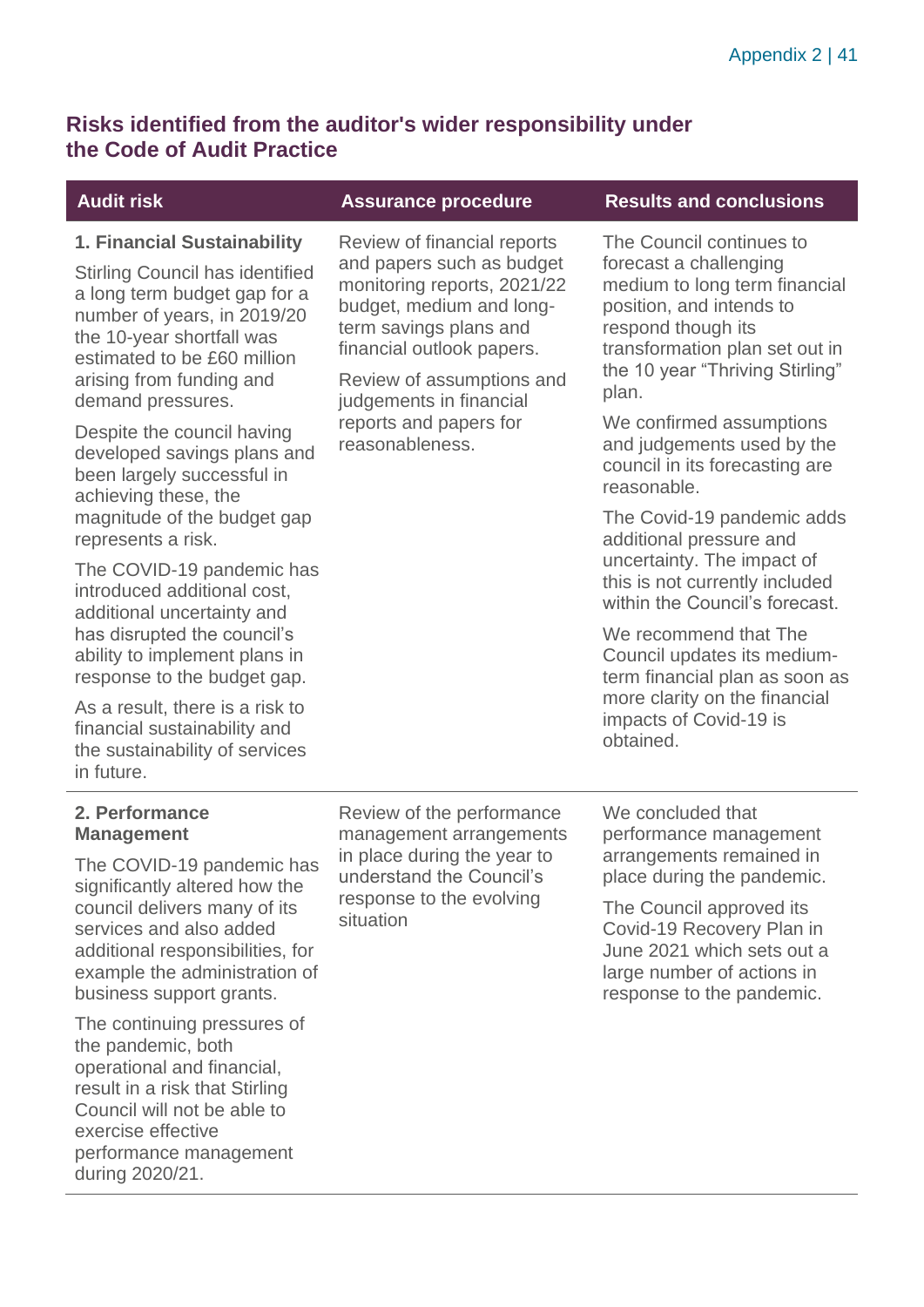# <span id="page-41-0"></span>**Appendix 3**

Summary of national performance reports 2020/21

April [Affordable housing](https://www.audit-scotland.gov.uk/report/affordable-housing)

**June** [Highlands and Islands Enterprise: Management of Cairngorm mountain and](https://www.audit-scotland.gov.uk/report/highlands-and-islands-enterprise-management-of-cairngorm-mountain-and-funicular-railway)  [funicular railway](https://www.audit-scotland.gov.uk/report/highlands-and-islands-enterprise-management-of-cairngorm-mountain-and-funicular-railway)

[Local government in Scotland Overview 2020](https://www.audit-scotland.gov.uk/report/local-government-in-scotland-overview-2020)

July [The National Fraud Initiative in Scotland 2018/19](https://www.audit-scotland.gov.uk/report/the-national-fraud-initiative-in-scotland-201819)

**January** [Digital progress in local government](https://www.audit-scotland.gov.uk/report/digital-progress-in-local-government) [Local government in Scotland: Financial overview 2019/20](https://www.audit-scotland.gov.uk/report/local-government-in-scotland-financial-overview-201920)

February [NHS in Scotland 2020](https://www.audit-scotland.gov.uk/report/nhs-in-scotland-2020)

March [Improving outcomes for young people through school education](https://www.audit-scotland.gov.uk/report/improving-outcomes-for-young-people-through-school-education)